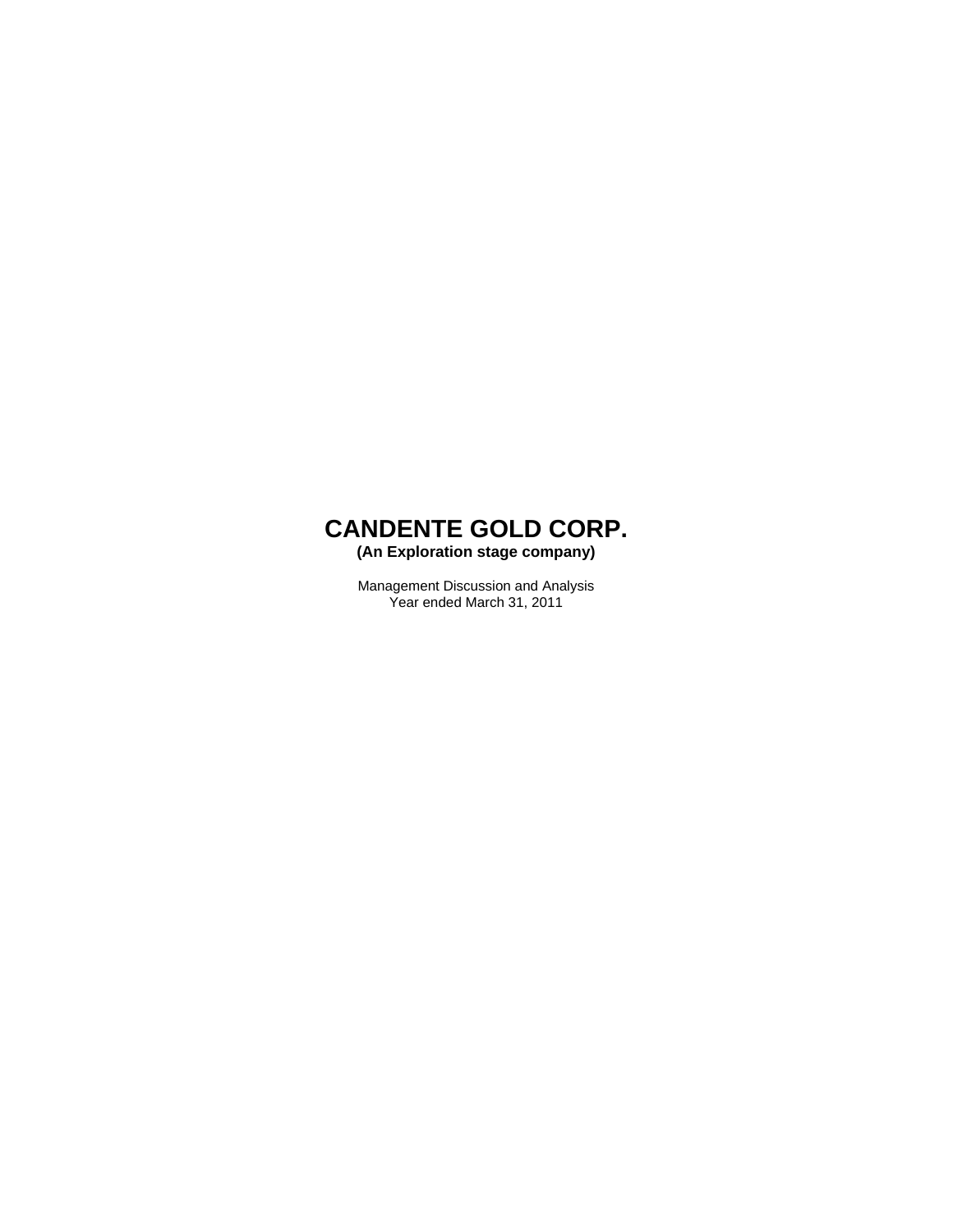Management's Discussion and Analysis Year ended March 31, 2011 (Expressed in U.S. Dollars, Unless Otherwise Noted)

#### **INTRODUCTION**

The following Management Discussion and Analysis ("MD&A") for Candente Gold Corp. ("Candente Gold") and its subsidiary companies (collectively, the "Company") is prepared as of June 28, 2011 and should be read in conjunction with the Company's audited consolidated financial statements and the notes thereto for the year ended March 31, 2011 ("fiscal 2011"), which were prepared in accordance with generally accepted accounting principles ("GAAP") in Canada. The Company's accounting policies are set out in Note 2 of the audited consolidated financial statements.

All the financial information presented in this document is expressed in U.S. dollars, unless otherwise noted.

Candente Gold's common shares are listed on the Toronto Stock Exchange ("TSX") and the Bolsa de Valores de Lima ("BVL") under the trading symbol "CDG".

Additional information on the Company can be found in the Company's Annual Information Form ("AIF"), filed with the Canadian regulators and available on SEDAR at www.sedar.com.

#### **DESCRIPTION OF BUSINESS**

Candente Gold is a Vancouver, Canada, based mineral exploration company which has an interest in the El Oro project in Mexico ("El Oro") and in various gold-silver properties in Peru. The Company conducts its operations through wholly-owned subsidiaries.

The Company is in the exploration stage and there can be no assurance that commercially viable ore deposits may exist on any of its properties until the Company completes further exploration work and comprehensive economic evaluation based upon that work.

The El Oro project is the Company's highest priority project at this time.

#### **CORPORATE DEVELOPMENTS**

On April 24, 2009, Candente Copper Corp. ("Candente Copper", and Canaco Resources Inc. ("Canaco") created Candente Gold.

On April 30, 2009, Candente Copper and Canaco completed the transfer to Candente Gold of their respective 50% interests in Minera CCM, S.A. de C.V. ("CCM"), the Mexican company that holds an option on El Oro (the "Option"). As consideration for the transfer of the El Oro interests, Candente Gold issued 5 million common shares and a promissory note to each of Candente Copper and Canaco, with each promissory note having a principal amount of Cdn\$1,300,000 (\$1,239,157 at December 31, 2009), payable in cash or convertible into units of Candente Gold, based on the same terms and conditions as the private placement financing Candente Gold completed in the quarter ended December 31, 2009. On December 31, 2009, Candente Copper converted its \$1,300,000 promissory note into 3,250,000 shares and 1,625,000 warrants of the Company. The warrants have an exercise price of Cdn\$0.60 per common share to January 4, 2012. Canaco advised the Company that it would not convert its promissory note and the Company paid Cdn\$350,000 of the principal on June 30, 2010. As at March 31, 2011, Cdn\$950,000 remained outstanding on the Canaco promissory note, and were paid on June 28, 2011 (see *Subsequent Events*).

In addition, on December 17, 2009 Candente Copper transferred its Peruvian gold-silver properties (the "Properties") to Candente Gold and on January 6, 2010, the Company issued 13,500,000 common shares to Candente Copper in return for the transfer of the Properties. Other consideration for the exchange of the Properties included the granting by the Company of a copper net smelter return royalty to Candente Copper. Candente Gold also agreed to issue to Candente Copper an additional 10,000,000 of its common shares once a minimum of US\$5 million has been spent cumulatively by Candente Gold on the Properties. The Company accounted for the consideration in respect of the 13,500,000 Candente Gold shares at a value of \$4,422,011, comprised of the Candente Copper carrying cost of \$4,663,251 less \$241,240 due in cash to Candente Copper in respect of annual license costs paid for the Properties in 2009 by Candente Copper.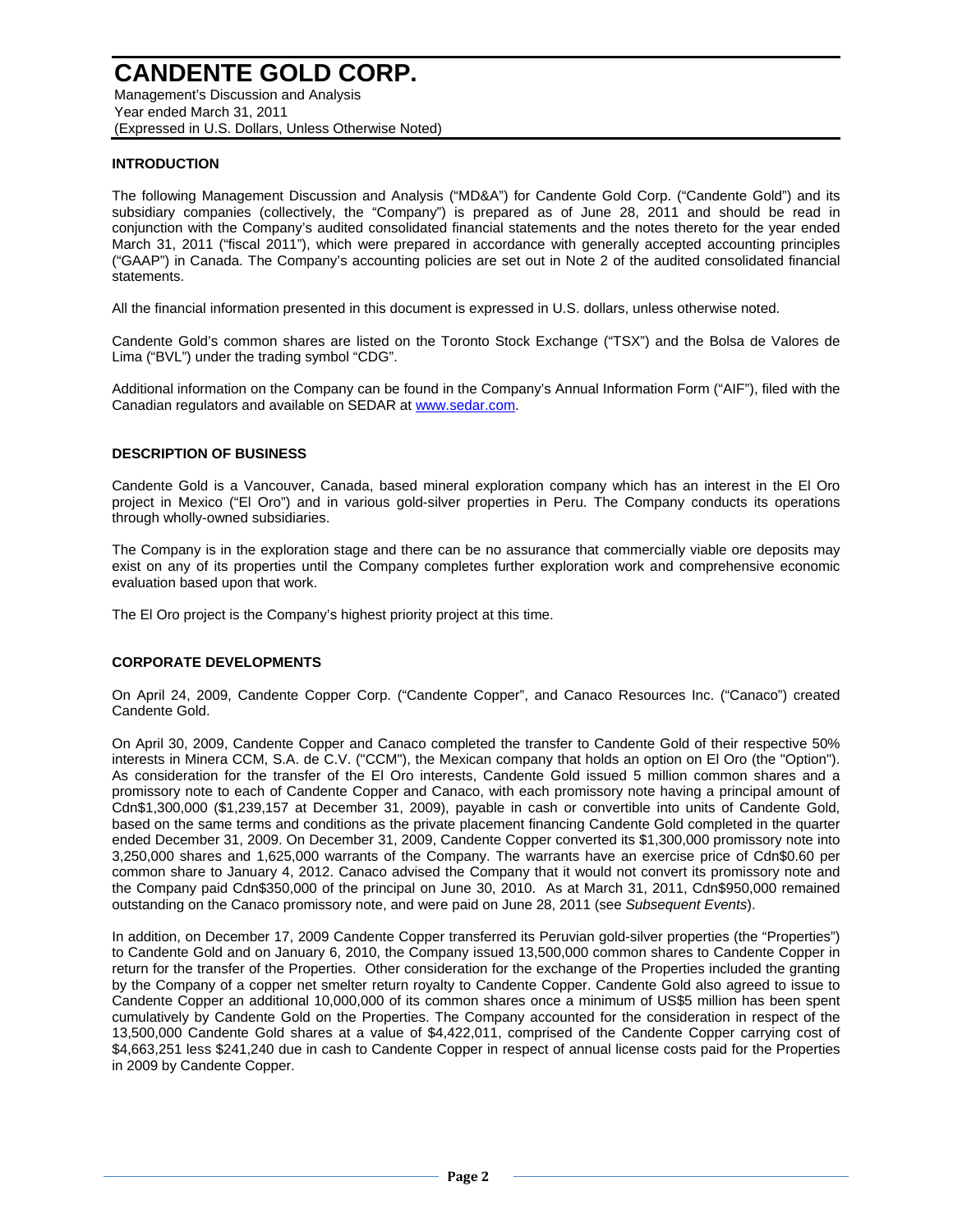Management's Discussion and Analysis Year ended March 31, 2011 (Expressed in U.S. Dollars, Unless Otherwise Noted)

Pursuant to TSX policy, on January 6, 2010 the Company was deemed to have issued 872,890 Company warrants ("Company Deemed Warrants") to warrant holders of Candente Copper on the basis of one Company warrant for every five warrants in Candente Copper outstanding at that date. The 4,364,450 Candente Copper warrants then outstanding (the "Copper Warrants") had exercise prices ranging from Cdn\$1.75 to Cdn\$2.00. All of the Copper Warrants and Company Deemed Warrants expired unexercised on June 26, 2010.

Also pursuant to TSX policy, on January 6, 2010 the Company was deemed to have issued 1,638,350 Company options ("Company Deemed Options") to option holders of Candente Copper on the basis of one Company option for every five options in Candente Copper outstanding at that date. The 8,191,750 Candente Copper options then outstanding (the "Copper Options") have exercise prices ranging from Cdn\$0.42 to Cdn\$1.40 and expiry dates from January 3, 2011 to November 24, 2014. A total of 2,373,000 of the Copper Options and 474,600 of the Company Deemed Options were forfeited in the quarter ended March 31, 2010. The Company will receive or has received 24.06% of the exercise price on the exercise of the Copper Options, based on a predetermined formula that considered the weighted average prices of Candente Copper and Candente Gold for the first five days of Candente Gold's trading on the TSX.

During the quarter ended December 31, 2009, the Company completed a private placement (the "Private Placement") for gross proceeds of \$8,508,378 (Cdn\$9,028,130) from the sale of units ("Units") consisting of one Company common share and one half-warrant ("Warrants). Pursuant to the Private Placement, the Company issued a total of 22,570,327 common shares and certificates representing 11,285,162 Warrants. Each full Warrant is exercisable at a price of Cdn\$0.60 per common share until January 4, 2012. The Warrants were valued by the Company at \$1,624,195. The Company also paid to agents assisting in the Private Placement a total of \$298,528 (Cdn\$313,186) in cash commissions and issued to the agents 735,345 warrants ("Agents' Warrants"). The cash commissions and Agents' Warrants equal 6.5% of the aggregate number of Units sold by the agents pursuant to the Private Placement. Each of the Agents' Warrants is exercisable for a period of 24 months to purchase one additional common share of the Company at a price of Cdn\$0.60 per share. The Agents' Warrants issued as finders' fees were valued by the Company at \$105,834.

In fiscal 2011, the Company completed the requirements to earn an undivided 50% interest in the El Oro project, as set out under *Candente Gold Exploration Projects- El Oro*.

During the quarter ended March 31, 2011, the Company completed a bought-deal short form prospectus financing (the "Financing") for gross proceeds of \$6,659,154 (Cdn\$6,500,000). In connection with the Financing, the Company issued 8,125,000 units (the "Units") at a price of Cdn\$0.80 per Unit. Each Unit consists of one common share of the Company and one-half of one common share purchase warrant (the "Warrants"). Each whole Warrant entitles the holder thereof to acquire one common share of the Company at a price of Cdn\$1.10 to March 30, 2012. The Offering was led by a group of Underwriters, who also exercised a portion of the over-allotment option to acquire an additional 716,250 Units and 51,250 Warrants for additional gross proceeds of \$590,180 (Cdn\$576,075). In connection with their services, the Underwriters received a cash commission equal to 6.75% of the gross proceeds raised in the Offering and warrants entitling the Underwriters to purchase such number of common shares of the Company in an amount equal to 6% of the number of Units issued at a price of Cdn\$0.86 per common share for a period of 2 years, to March 30, 2012. The Agents' Warrants issued as finders' fees were valued by the Company at \$198,548.

The Company recorded a loss in fiscal 2011 of \$6,297,743, compared to a loss of \$1,623,543 for the period from April 24, 2009 to March 31, 2010 ("fiscal 2010"). The loss recorded by the Company is comprised of exploration expenses of \$4,091,232 (fiscal 2010: \$412,278) and general and administrative expenses of \$2,206,511 (fiscal 2010: \$1,211,265). Most of the exploration expenses were incurred in respect of the El Oro project.

Loss per share in fiscal 2011 was \$0.13, compared to \$0.15 in fiscal 2010.

#### **CANDENTE GOLD EXPLORATION PROJECTS**

#### **EL ORO**

El Oro is located in central Mexico, and includes historic mines which are past producers of gold and silver. On May 5, 2006, CCM, Candente Copper and Canaco entered into a letter agreement (the "2006 Agreement") with Luismin, S.A. de C.V. ("Luismin") and Desarrollos Mineros San Luis, S.A. de C.V. ("Desarrollos"), subsidiaries of Goldcorp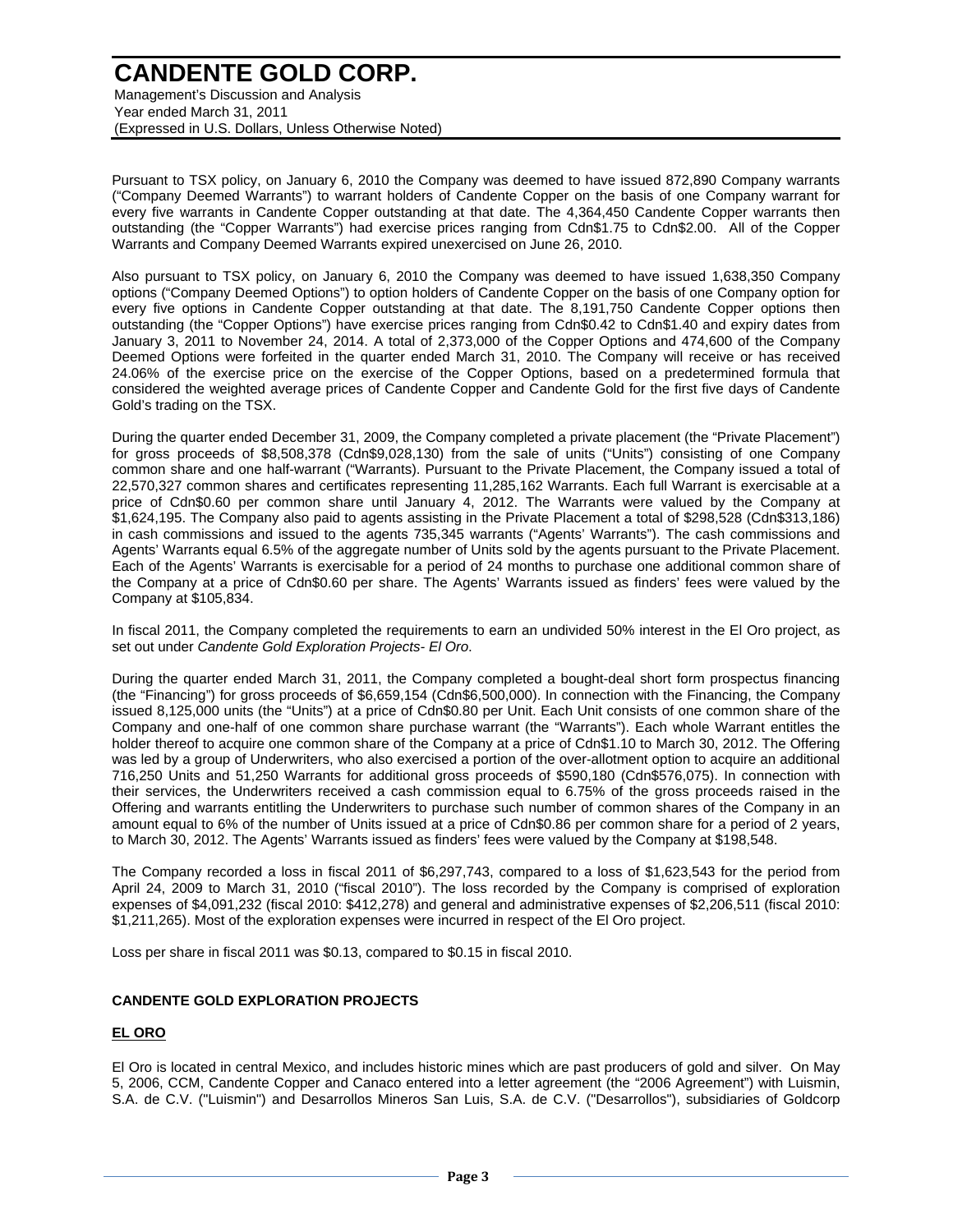Management's Discussion and Analysis Year ended March 31, 2011 (Expressed in U.S. Dollars, Unless Otherwise Noted)

Inc., that provided CCM with an option (the "Option") to acquire up to a 70% undivided interest in El Oro, subject to a 40% back-in right, in 24 mining concessions comprising approximately 14,950 hectares located in the states of Mexico and Michoacan, Mexico. Certain exploration and mining concessions included in El Oro are subject to net smelter returns royalties. The Option is comprised of an option to initially acquire 50% of El Oro (the "First Option") and then a further 20% (the "Second Option"), and both the issue of shares and the completion of certain levels of exploration expenditures on El Oro are required to exercise the Option.

A total of \$1,700,000 in exploration expenditures had been made on El Oro by November 30, 2008, and on or before November 30, 2008 Candente Copper and Canaco issued to Luismin a total of 125,000 shares in each of their respective registered capital, all as required by the 2006 Agreement as part of the consideration for the exercise of the First Option.

In two separate letter agreements dated February 2, 2009 (the "February 2009 Agreement") and September 30, 2009 (the "September 2009 Agreement"), the parties agreed to certain amendments to the 2006 Agreement. The most significant change was the removal of the back-in right on the historic mining area which covers all known gold and silver bearing veins. In accordance with the terms of the 2006 Agreement, as amended, each of Candente Copper and Canaco committed to issue to Luismin 125,000 common shares in their respective share capital on or before November 30, 2009 (completed), and agreed that in order to exercise the First Option the Company would:

- Commit to issue to Luismin 250,000 Candente Gold shares on or before November 30, 2009 and 250,000 Candente Gold shares on or before May 30, 2010 (both completed);
- Be required to issue to Luismin 250,000 Candente Gold shares on or before November 30, 2010 and 250,000 Candente Gold shares on or before November 30, 2011 (both completed);
- Commit to cumulative exploration expenditures totaling \$2,500,000 to be completed on or before May 30, 2010 (completed);
- Be required to make an additional \$2,500,000 in exploration expenditures on or before November 30, 2011 (completed);

The 2006 Agreement, as amended, now provides that should the Company exercise the Second Option, the Company would be:

- Required to issue to Luismin 500,000 Candente Gold shares on or before November 30, 2012 and 500,000 Candente Gold shares on or before November 30, 2013; and
- Required to make an additional \$2,500,000 in exploration expenditures on or before November 30, 2012 and an additional \$2,500,000 in exploration expenditures on or before November 30, 2013.

El Oro is a district scale gold project encompassing one of the largest and most prolific high grade gold dominant epithermal vein systems in Mexico. The El Oro district includes over 50 known veins, but the bulk of the historic district production is reported to be 6.4 million ounces of gold and 74 million ounces of silver from just two of these veins. The San Rafael vein alone is reported to have produced over 4 million ounces of gold and 44 million ounces of silver over an average of only 200 metres ("m") vertical and a 2.4 km strike length. The San Rafael vein system is analogous to other epithermal vein systems mined in Mexico such as the Fresnillo, Guanajuato, and Pinos Altos mines where gold and silver occurs over 600 to 1200 m vertically. Mine grades in the San Rafael vein are reported to have averaged 10 to 12 g/t gold and 120 to 160 g/t silver and reached as high as 50 g/t gold and 500 g/t silver.

In February 2010, Candente Gold began exploration activity on the El Oro site. The current exploration program includes underground drifting and drilling in the San Rafael vein system, surface drilling in the Oriente Area, and regional exploration of the entire district including systematic exploration of all known veins.

The first stage of underground drilling comprised short holes in the footwall to the vein to evaluate the Remnant Resource above the water level in this portion of the vein. Following this first stage of drilling, work was carried out in an attempt to continue the tunnel through the vein into the hanging wall to enable deeper drilling of the San Rafael vein, below historic workings.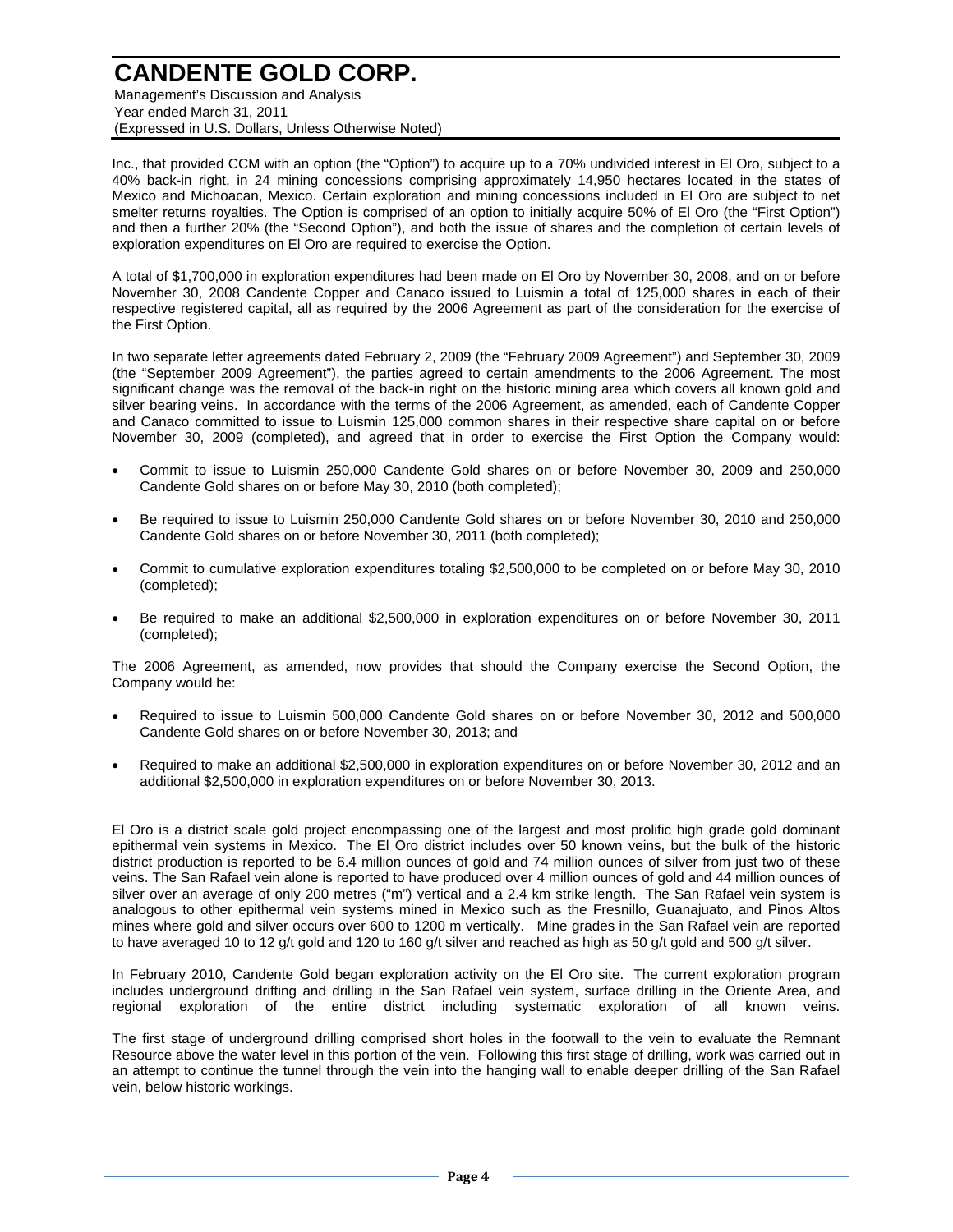Management's Discussion and Analysis Year ended March 31, 2011 (Expressed in U.S. Dollars, Unless Otherwise Noted)

Gold and silver grades from underground sampling and drilling have confirmed the potential for a remnant resource in the historic workings of the San Rafael vein. Both underground drilling and sampling have demonstrated high grades of gold and silver in vein remnants. Two samples collected 55 m apart vertically have returned grades of 14.92 grams per tonne ('g/t') gold and 117.00 g/t silver over 2.1m, and 14.64 g/t gold and 54.50 g/t silver over 2.5m. Mineralized backfill material sampled to date shows an average of 4.72 g/t gold and 53.49 g/t silver.

These results support the historic gold and silver grades in a 1992 resource estimate by Luismin SA de CV (now a subsidiary of Goldcorp). This resource contained 762,000 ounces of gold and 9,750,000 ounces of silver at an average grade of 3.44 g/t gold and 44.00 g/t silver in 6,888,620 tonnes within remnant hanging and footwall vein material as well as pillars and backfill. This mineralized material was left behind as a result of a historic mine cut-off grade of ~8 g/t gold. Luismin's resource is historic in nature and non-43-101 compliant. Although evaluating this remnant resource is a secondary priority, Candente Gold expects to encounter significant amounts of this material in its underground rehabilitation and drilling program and will sample, assay and stockpile these materials throughout the San Rafael vein underground program as potential starter feed for a future mill.

Drilling from surface in the San Rafael area has recently intersected a new zone of gold mineralization with bulk tonnage potential located 200 metres laterally from the historically mined San Rafael vein. The new gold zone occurs in a pervasively altered volcanic tuff unit (Somera Tuff) and contains 0.96 grams per tonne ("g/t") gold over 74.9 metres, within which an average of 1.17 g/t gold occurs over 54.7 metres. Higher grade zones within this interval included 16.73 g/t gold over 1.4 metres and 6.86 g/t gold over 4.6 metres (see Table 1 below).

| <b>Drill Hole</b> | <b>From</b><br>(m) | To<br>(m) | Width<br>(m) | Gold<br>(g/t) | <b>Silver</b><br>(g/t) |
|-------------------|--------------------|-----------|--------------|---------------|------------------------|
| SR10-02A          | 373.1              | 448.0     | 74.9         | 0.96          | 5.06                   |
| including         | 373.1              | 427.8     | 54.7         | 1.17          | 5.02                   |
| and including     | 413.9              | 418.5     | 4.6          | 6.86          | 17.61                  |
| and including     | 413.9              | 415.3     | 1.4          | 16.73         | 32.50                  |

#### **Table 1**

The Somera Tuff discovery is significant for two reasons, the first being immediate potential for large scale, bulk mineable mineralization in an entirely new area near to historic workings. The second is that the pervasive alteration is typical of the top of an epithermal event, and it sits next to mineralization typical of the heart of another. This reinforces our concept of stacked or repeated mineralizing events, and that an entire high-grade mineralization zone may lie below the deepest workings on the various veins in the El Oro district.

A conceptual model for the emplacement of gold and silver mineralization in the El Oro District is available from the Candente Gold website at www.candentegold.com/i/pdf/El\_Oro\_Emplacement\_Model\_Feb\_8\_11.pdf

The Somera Tuff occurs along a sub-horizontal unconformity above the sedimentary rocks that host the San Rafael and Veta Verde veins, where historic mines produced a minimum of 6.4 million ounces of gold and 74 million ounces of silver. Candente Gold believes that the system persists to depth as a series of "stacked" mineralization zones related to fluctuating boiling levels. These latest results support this thesis. The pervasive "Advanced Argillic Alteration" that affects the Somera Tuff consists of buddingtonite (an ammonia-rich feldspar) and silica. This is typical of the surface expression of low-sulphidation epithermal vein systems, and usually occurs 200-350m above the boiling level - where gold and silver are deposited. Normally, this alteration is not itself well mineralized.

The Somera gold zone was intersected during drilling to seek extensions of the San Rafael vein in areas where historic assay and level plans indicate that high grades (up to 50 g/t gold) persist below the old workings. Drill hole SR10-02A deviated and was lost in old mine workings at 610m down-hole. A second attempt on the same target was lost at 570m. Over 88m of the Somera Tuff was intersected in the hole which was drilled from the top of the mountain, and the intercept lies at roughly the same elevation as the portals of the principal underground access.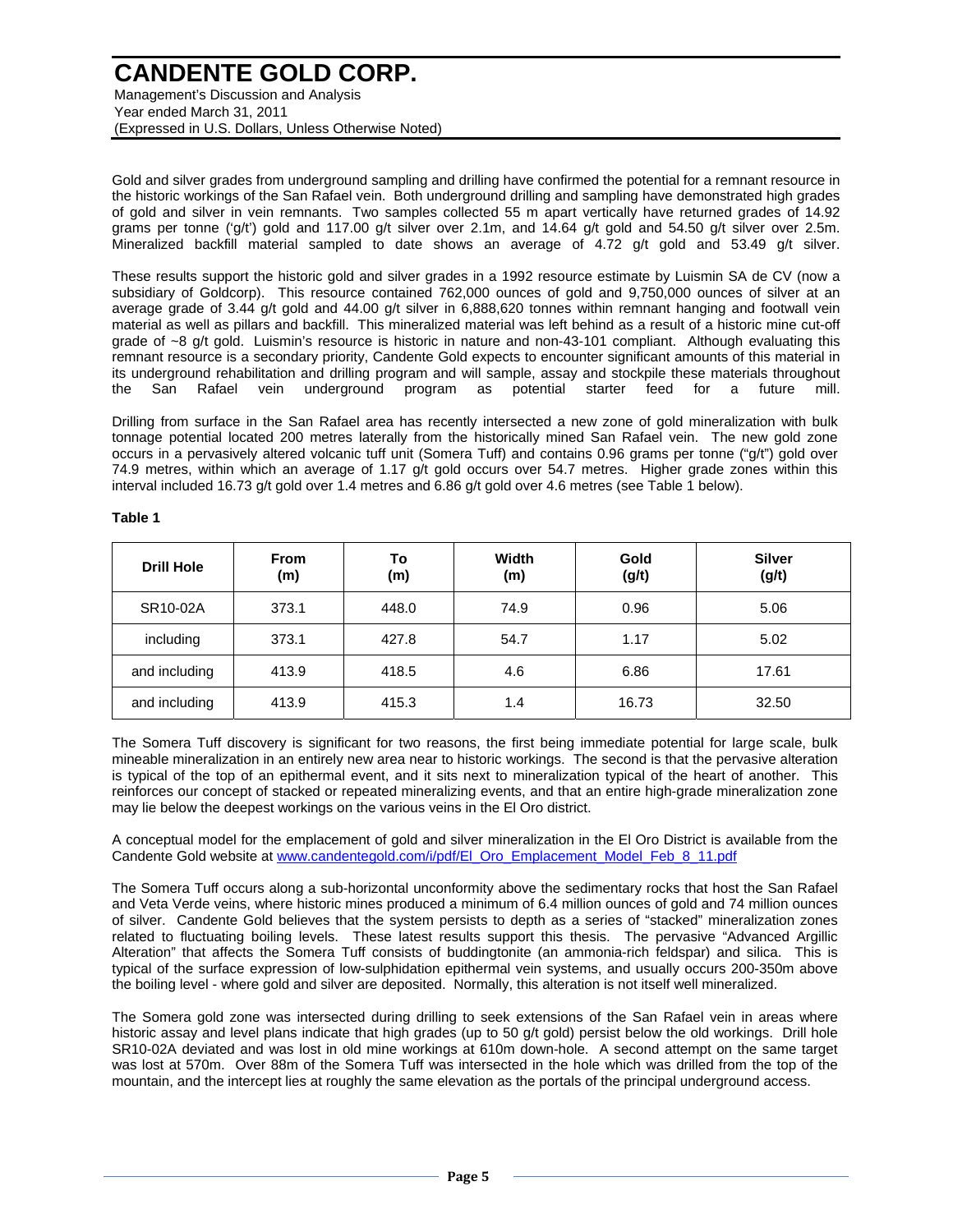Management's Discussion and Analysis Year ended March 31, 2011 (Expressed in U.S. Dollars, Unless Otherwise Noted)

In the Somera Tuff, cross-cutting relationships indicate that the unit was pervasively altered first, and then the goldsilver mineralization was emplaced after the boiling level rose several hundred metres during the San Rafael Vein stage. This juxtaposition of two disparate styles indicates at least two separate pulses of mineralization related to different boiling levels. If true, the higher grade gold-silver zone related to the Somera Tuff alteration should lie below the lowest levels of the historic mines. This interpretation reinforces Candente Gold's textural and fluid inclusion data from the district and suggests similarity to other gold-silver mines in Mexico such as Fresnillo, Guanajuato, Pachuca, and Pinos Altos, where stacked gold and silver zones occur over 600 to 1200 metres vertically.

The Somera Tuff appears to have been intersected in historic drill holes but was not previously assayed because of focus on the veins proper. Sampling and assaying of the older holes is underway.

#### Underground Drilling in the San Rafael and other veins

The San Juan tunnel rehabilitation, which has been carried out to provide access for drilling the depth extensions of the San Rafael vein from underground, has been stopped due to technical difficulties. It was determined that the San Rafael vein was over 45m wide in this area which is much wider than indicated on historic maps. This amount of backfill was deemed too difficult to properly support. Other underground routes are being evaluated to gain access for drilling the San Rafael vein below the old workings from the hanging wall side of the vein.

In the mean time both surface drill rigs have been deployed to test both the new gold discovery and the underlying San Rafael vein targets.

#### Calera Vein

The Calera vein lies in the footwall of the San Rafael vein and was accessed via an old stope from the San Juan tunnel. Underground sampling by Candente Gold obtained gold and silver grades of 11.35 g/t gold and 66.00 g/t silver over 1.00 m. A fan array of five holes (762 m) was drilled from underground (in the San Juan Adit) targeting the down-dip and strike extension of the Calera Vein below old workings. Gold and silver mineralization was found in three of the five holes as indicated in Table 2 below.

| <b>Drill Hole</b> | <b>From</b><br>(m) | То<br>(m) | Width<br>(m) | Gold<br>(g/t) | <b>Silver</b><br>(g/t) |
|-------------------|--------------------|-----------|--------------|---------------|------------------------|
| SJUG10-13         | 62.15              | 62.85     | 0.70         | 18.76         | 104.30                 |
| SJUG10-14         | 76.95              | 77.47     | 0.52         | 2.27          | 13.00                  |
| SJUG10-16         | 80.33              | 80.93     | 0.60         | 3.33          | 24.00                  |

#### **Table 2 – Selected Underground Drilling Assays**

#### Oriente Zone Drilling

Several geological, geochemical, and geophysical targets with the potential to represent buried and previously unknown vein systems similar to San Rafael were identified in the Oriente Zone, which lies 1,000 to 4,000m east of the historic mining centres. These targets included linear features delineated by NSAMT geophysics coinciding with geochemical anomalies in soils and rocks and zones of alteration.

Drilling failed to intersect any mineralization of economic interest in this area. In total 3,336.80 metres were drilled in 6 holes (ZO10-01 to 06). No additional drilling is planned in this area.

#### Regional Exploration

Mapping/re-sampling and a total re-evaluation of the Cortaduras area in the western portion of the license area within the Tlalpujahua Mining District are currently underway. The area contains quartz stockwork and larger veins. This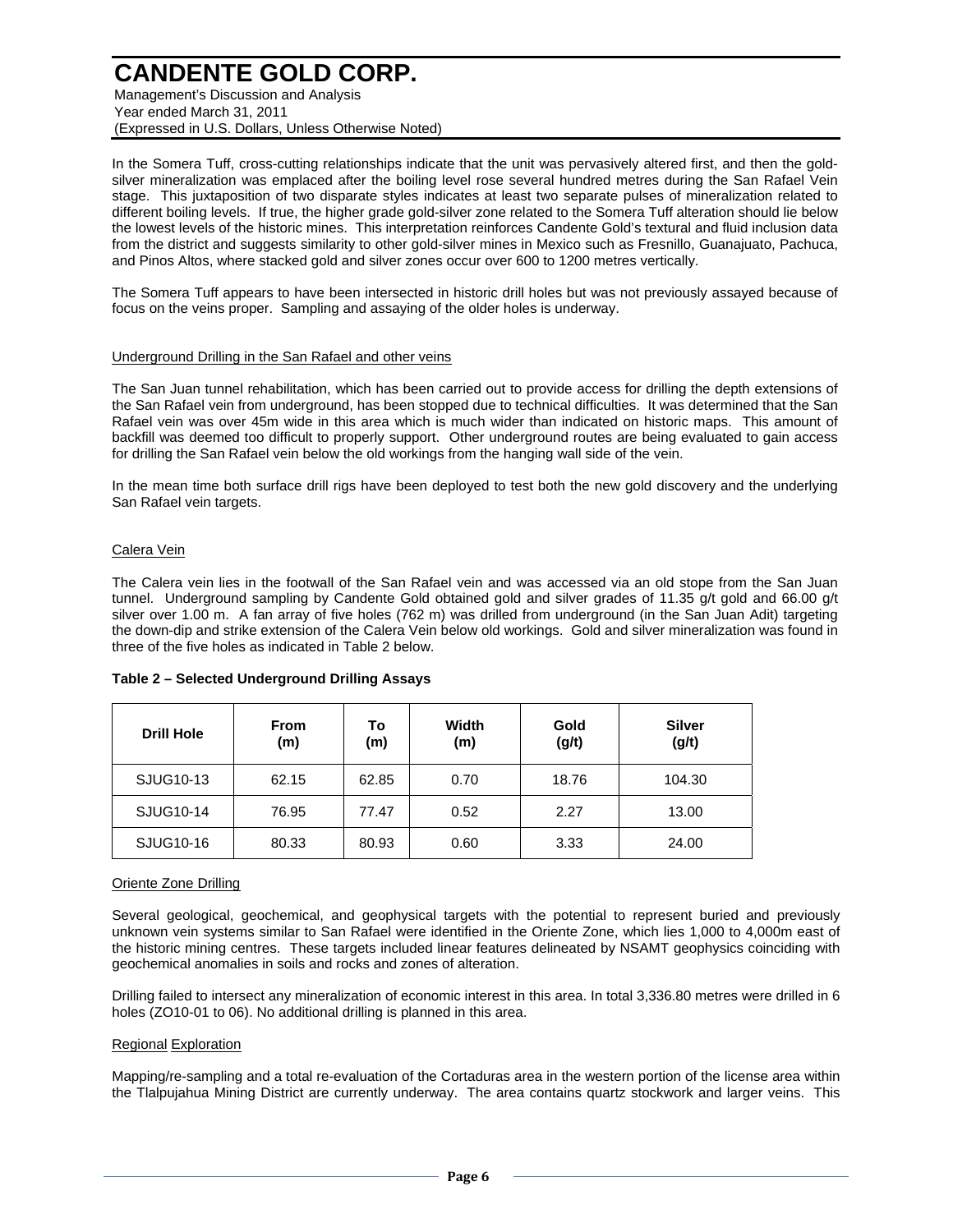Management's Discussion and Analysis Year ended March 31, 2011 (Expressed in U.S. Dollars, Unless Otherwise Noted)

area has previously been assessed for its low-grade bulk tonnage potential and a review of the historic database indicates that Luismin's bore holes intersected grades of m 0.23 g/t Au + 200.00 g/t Ag over 13.45 m in hole #1.

Mark Pryor, Pr.Sci.Nat., Vice President Exploration, Sean Waller, P.Eng., Vice President and Joanne C. Freeze, P.Geo., President and CEO, are the qualified persons responsible for the review of El Oro technical information.

#### **PERUVIAN GOLD-SILVER PROPERTIES**

The main Peruvian gold-silver properties transferred from Candente Copper are listed below. The following disclosure has been prepared by or under the supervision of Sean I. Waller, P.Eng., Vice President of the Company and Joanne C. Freeze, President, P. Geo., CEO and director of the Company, both of whom are qualified persons for the purposes of NI-43-101. All of these properties are 100% owned by the Company and are without reserves. Candente Gold's current operations on these properties consist of an exploratory search for mineable deposits of minerals, and previous work completed by Candente Copper on these properties was exploratory in nature.

#### **Tres Marias**

Both the Tres Marias and the Fredito properties occur within the Puno epithermal gold-silver belt that hosts the Aruntani deposit owned by Aruntani SAC, Arasi (La Rescatada) high sulphidation gold deposits; the Corani and Santa Ana silver deposits both owned by Bear Creek Mines, and two new discoveries by Buenaventura/Goldfields, Chucapara and Canahuire, which host both high and low sulphidation mineralization.

The Tres Marias project hosts a low sulphidation vein (Pataqueña) with high grade silver mineralization which was previously exploited however no records have been found. Exploitation does not appear to be extensive and there is potential for extending the mineralized vein to depth and along strike. Anomalous gold in soils indicates the potential for the discovery of a new gold-silver vein or bulk tonnage deposits which could be high sulphidation in nature.

The Pataqueña vein system is ready for drill testing but prior to drilling it is recommended that the area of the vein system be covered by a Natural Source Audio Magnetic Telluric survey (NSAMT) which could assist in better definition of the known veins/structures and also possibly locate other hidden structures with veins. Detailed mapping and rock and soil geochemical sampling is recommended on the Soracha and San Francisco zones to define drill targets.

#### **Fredito**

Fredito covers a large geophysical target partially overlying a gold-silver-bearing zone of high sulphidation alteration, proximal to a gold-silver-lead-zinc-bearing low sulphidation vein system exploited sporadically since colonial times.

#### **Lunahuana**

Lunahuana is a 5,387 hectare property located in central Peru. The Lunahuana property hosts both gold and copper mineralization in veins, disseminations and mantos. This mineralization is believed to be analogous to IOCG deposits. The property was acquired from Britannia Mines and was formerly known as the Columbia property.

#### **Oro Queropalca**

The Oro Queropalca property hosts abundant vein and disseminated gold-silver mineralization in surface showings that gave highly anomalous gold and silver assays. The property has potential to host epithermal gold-silver deposits and mantos style silver-lead-zinc deposits.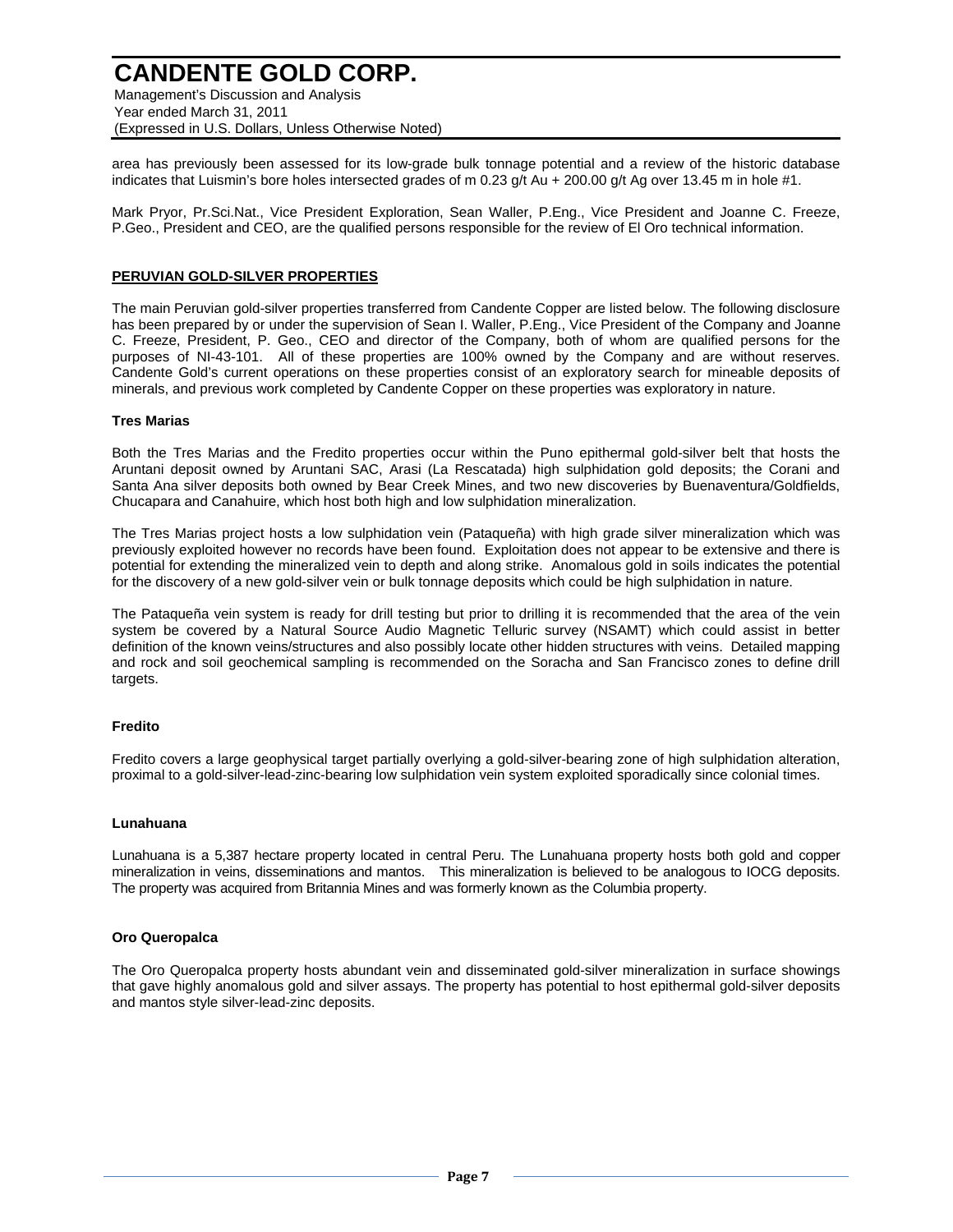Year ended March 31, 2011 (Expressed in U.S. Dollars, Unless Otherwise Noted)

#### **Alto Dorado/Toril**

Alto Dorado is a 9,400 hectare exploration stage gold project located in the Department of La Libertad in northern Peru. The Company's interest in the Alto Dorado property is based on earlier exploration work by Candente Copper. Both porphyry and high sulphidation styles of mineralization are evident on the property.

#### **The Brujas-Picota Project**

The Brujas-Picota property covers extensive areas of argillic, phyllic, advanced argillic (dickite, alunite, pyrophyllite), silicification (locally vuggy to grey silica) alteration with gold-silver-bearing veins, breccias and structures. The project has potential to host high sulphidation type gold-silver deposits within large areas of vuggy silica and advanced argillic alteration with gold-silver-bearing veins, breccias and structures. The exploration targets include six zones with gold-silver bearing veins, breccias and structures and areas between the six zones which have had little exploration. The property has only had very preliminary exploration.

The property lies just northeast of Buenaventura's La Zanja high sulphidation gold deposit and 12 km west of the Tantahuatay porphyry gold deposit owned by Grupo Mexico and Buenaventura.

#### **Las Brujas Claims**

This property hosts high sulphidation style granular and vuggy silica which is mineralized with gold and has anomalous levels of other elements typical of high sulphidation deposits. Rock chip samples returned anomalous values of gold (up to 1.57gpt over 10 meters), antimony (up to 570ppm), arsenic (up to 3,680ppm), barium (up to 1,860ppm), silver (up to 22.4gpt), mercury (>100,000ppb), as well as elevated copper (up to 681ppm), lead (up to 836ppm) and zinc (up to 1,135ppm).

#### **Las Sorpresas**

Las Sorpresas is an exploration stage epithermal high sulphidation gold-silver project located southeast of the Yanacocha district in northern Peru. Candente Copper's interest in the Las Sorpresas property stemmed from earlier exploration work, as described below, that was done in the area.

#### **El Tigre**

The El Tigre property covers an area with potential to host epithermal low sulphidation quartz vein and/or bulk tonnage gold deposits marginal to large diatreme breccias with abundant fragments containing gold-bearing quartz veins and quartz stockwork.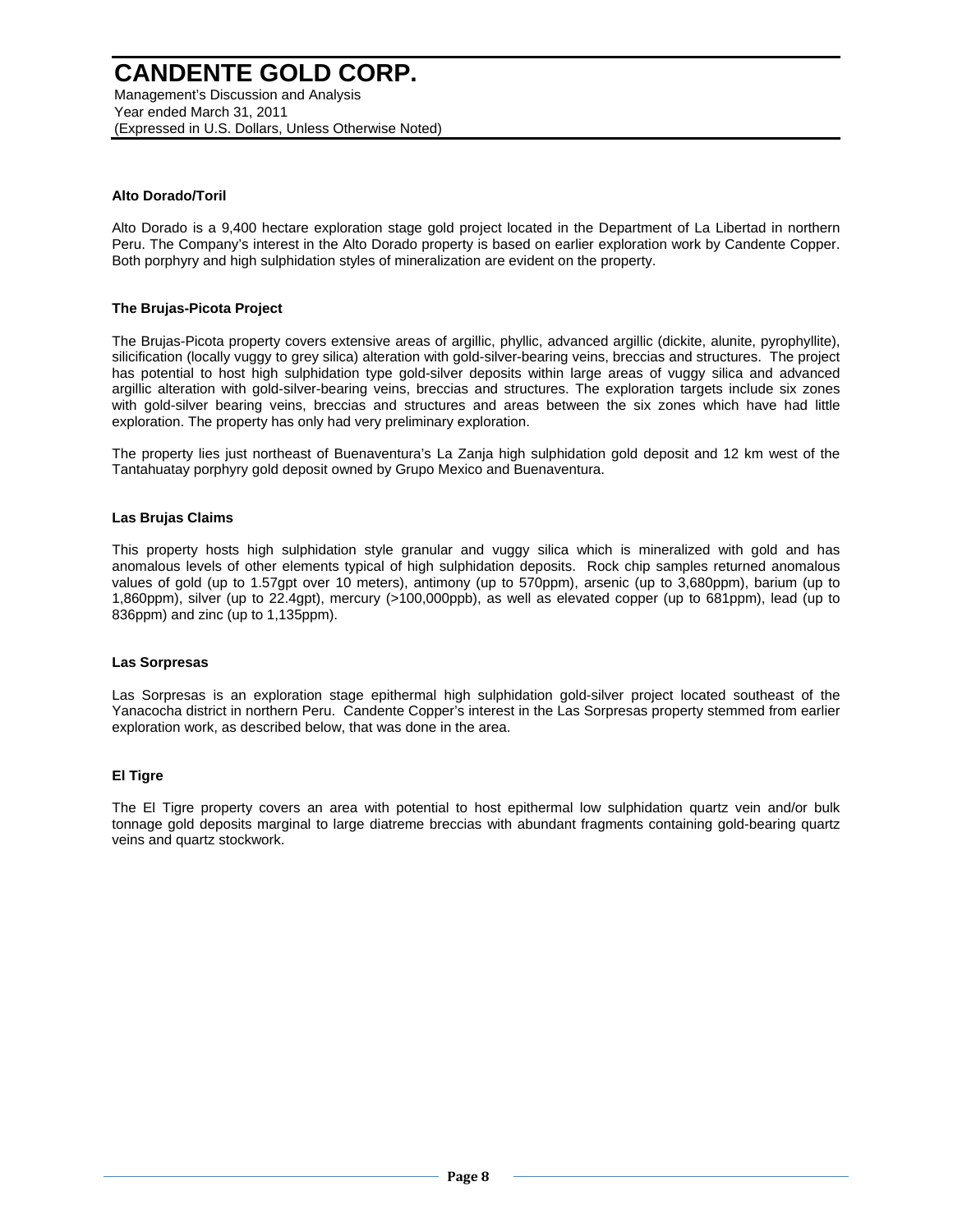Management's Discussion and Analysis Year ended March 31, 2011 (Expressed in U.S. Dollars, Unless Otherwise Noted)

#### **SELECTED ANNUAL FINANCIAL INFORMATION**

|                                                                            | Year ended March 31,<br>2011 |                                      |                | From April 24, 2009 to<br>March 31, 2010 |  |  |
|----------------------------------------------------------------------------|------------------------------|--------------------------------------|----------------|------------------------------------------|--|--|
| Total revenue<br>Net loss for the year<br>Basic and diluted loss per share | \$<br>\$                     | (6, 297, 743)<br>(0.13)              | \$<br>\$       | (1,623,543)<br>(0.15)                    |  |  |
|                                                                            |                              | As at March 31, 2011                 |                | As at March 31, 2010                     |  |  |
| Working capital<br>Mineral properties<br><b>Total assets</b>               | \$<br>\$<br>\$               | 7,739,127<br>7,962,459<br>17,257,932 | \$<br>\$<br>\$ | 5,876,835<br>6,908,284<br>14,284,176     |  |  |

#### **RESULTS OF OPERATIONS**

#### *Year ended March 31, 2011*

During fiscal 2011 the Company recorded a loss of \$6,297,743, compared to a loss of \$1,623,543 in fiscal 2010. The Company is in the exploration stage, with no significant sources of revenue. Expenses are significantly higher in fiscal 2011 due to the level of the Company's exploration program.

General and Administrative expenses in fiscal 2011 were \$2,206,511 (2010: \$1,211,265). The most significant expenses in the year were stock-based compensation of \$1,431,199 for options vested in the year (2010: \$404,244), followed by management fees, salaries and benefits of \$279,117 (2010: \$150,272) and office, rent and miscellaneous expenses of \$160,733 (2010: \$76,670). Candente Gold and Candente Copper share certain General and Administrative expenses.

The Company also incurred Exploration expenses of \$4,091,232 in fiscal 2011 (2010: \$412,278). The most significant expenses were drilling costs of \$1,911,906 (2010: \$9,582), exploration administration of \$716,467 (2010: \$45,995), camp, field supplies and travel of \$576,779 (2010: \$49,297) and geological and geophysical expenses of \$572,494 (2010: \$285,926). Most of the Exploration expenses in fiscal 2011 and fiscal 2010 were incurred in respect of the El Oro project.

As anticipated, exploration expenses have increased substantially in the current fiscal year, as the Company carries out a drilling program at El Oro project. It is anticipated that most of the exploration expenses to be incurred in fiscal 2012 will also be incurred with respect to El Oro project.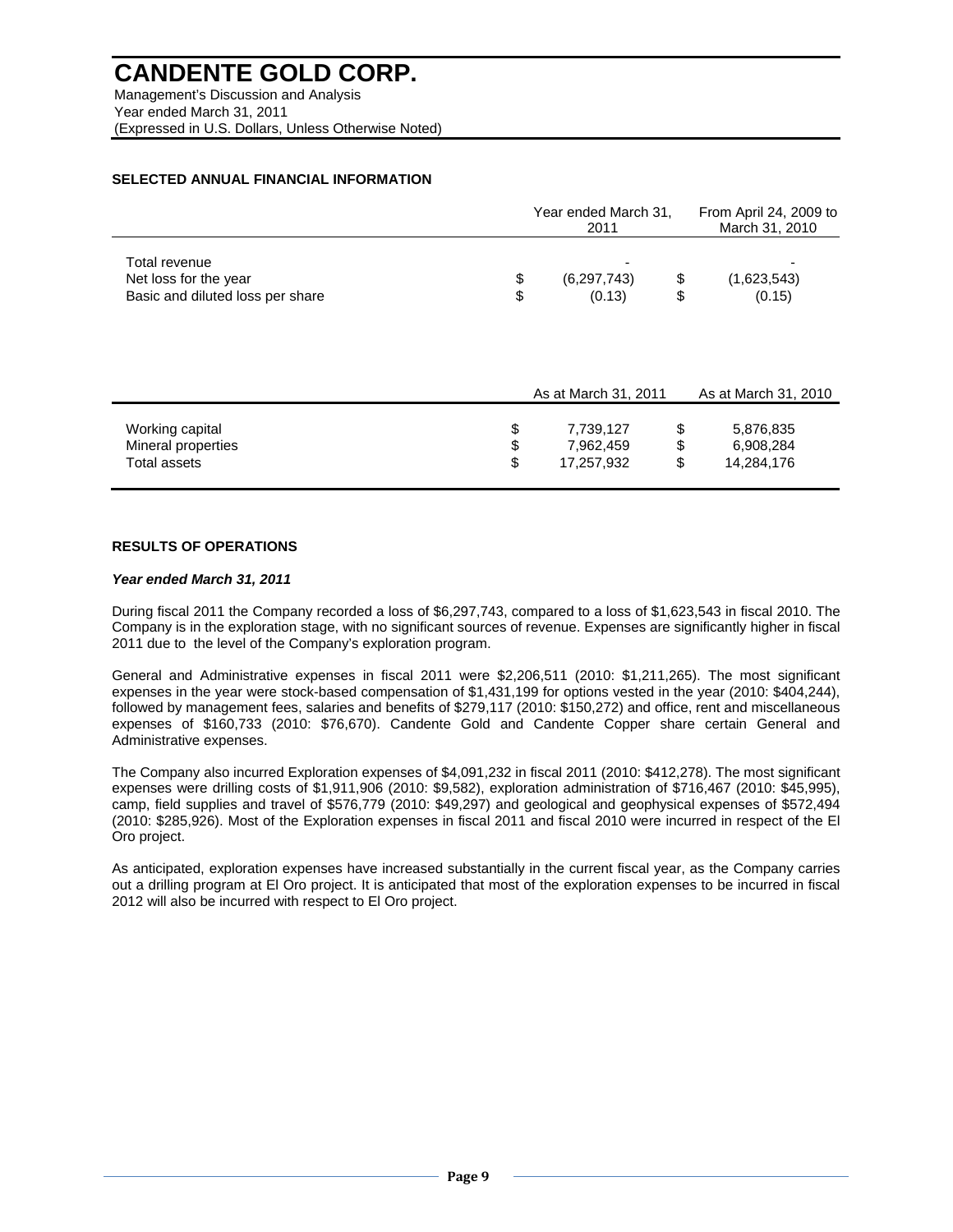Management's Discussion and Analysis Year ended March 31, 2011 (Expressed in U.S. Dollars, Unless Otherwise Noted)

A summary of exploration costs incurred by the Company from inception to date is presented below:

|                                                                 | Incurred to<br>March 31.<br>2010 | Incurred in<br>QE June<br>30, 2010 | Incurred in<br><b>QE Sept. 30,</b><br>2010 | <b>Incurred</b><br>in QE Dec.<br>31, 2010 | <b>Incurred</b><br>In QE<br>March 31,<br>2011 | Cumulative<br>exploration<br>costs to date |
|-----------------------------------------------------------------|----------------------------------|------------------------------------|--------------------------------------------|-------------------------------------------|-----------------------------------------------|--------------------------------------------|
|                                                                 | (\$)                             | $($ \$)                            | $($ \$)                                    | (\$)                                      | $($ \$)                                       | $($ \$)                                    |
| <b>EL ORO</b><br>Depreciation                                   | 4,655                            | 1,800                              | 2,311                                      | 4,226                                     | 5.250                                         | 18,242                                     |
| Assays                                                          |                                  | 7,601                              | 42,233                                     | 33,268                                    | 17,817                                        | 100,919                                    |
| Exploration administration                                      | 21,340                           | 136,691                            | 145,124                                    | 235,859                                   | 119,864                                       | 658,878                                    |
| Camp, field supplies & travel<br>Drilling                       | 41,055<br>9,582                  | 56,200                             | 240,553                                    | 209,858                                   | 51,597<br>651,676                             | 599,263                                    |
| Equipment maintenance & rental                                  | 6,938                            | 237,464<br>960                     | 444,158<br>10,139                          | 578,608<br>14,162                         | 69,771                                        | 1,921,488<br>101,970                       |
| Geological & geophysical                                        | 277,387                          | 159,346                            | 127,892                                    | 102,930                                   | 150,549                                       | 818,104                                    |
|                                                                 | 360,957                          | 600,062                            | 1,012,410                                  | 1,178,911                                 | 1,066,524                                     | 4,218,864                                  |
| LUNAHUANA                                                       |                                  |                                    |                                            |                                           |                                               |                                            |
| Exploration administration                                      | 8,530                            | 1,073                              | 2,800                                      | 3,032                                     | 3,295                                         | 18,730                                     |
| Camp, field supplies & travel                                   | 432                              |                                    | 96                                         |                                           | 1,691                                         | 2,219                                      |
| Equipment maintenance & rental                                  | 499                              |                                    | 49                                         |                                           |                                               | 548                                        |
| Field support & personnel                                       | 2,935                            | 3,480                              | 3,828                                      | 3,796                                     | 2,877                                         | 16,916                                     |
| Geological & geophysical                                        | 842                              | 2,521                              | 4,392                                      | 3,058                                     | 4,563                                         | 15,376                                     |
|                                                                 | 13,238                           | 7,074                              | 11,165                                     | 9,886                                     | 12,426                                        | 53,789                                     |
| <b>ORO QUEROPALCA</b>                                           |                                  |                                    |                                            |                                           |                                               |                                            |
| <b>Exploration administration</b>                               | 2,618                            | 545                                | 214                                        |                                           |                                               | 3,377                                      |
| Field support & personnel                                       | 1,175<br>84                      | 1,767<br>537                       | 303<br>$\blacksquare$                      | $\blacksquare$                            | $\blacksquare$                                | 3,245<br>621                               |
| Geological & geophysical                                        | 3,877                            | 2.849                              | 517                                        | $\blacksquare$                            | $\overline{a}$                                | 7,243                                      |
| <b>ALTO DORADO/TORIL</b>                                        |                                  |                                    |                                            |                                           |                                               |                                            |
| Exploration administration                                      | 3,891                            | 2,121                              | 565                                        | 2,342                                     | 5,091                                         | 14,010                                     |
| Camp, field supplies & travel                                   | 174                              | 353                                |                                            | 92                                        | 1,415                                         | 2,034                                      |
| Equipment maintenance & rental                                  | 829                              | 865                                |                                            | 240                                       |                                               | 1,934                                      |
| Field support & personnel                                       | 746                              | 5,662                              | 802                                        | 2,600                                     | 3,166                                         | 12,976                                     |
| Geological & geophysical                                        | 253                              | 537                                |                                            |                                           | 3,277                                         | 4,067                                      |
|                                                                 | 5,893                            | 9,538                              | 1,367                                      | 5,274                                     | 12,949                                        | 35,021                                     |
| <b>FREDITO</b>                                                  |                                  |                                    |                                            |                                           |                                               |                                            |
| Assays                                                          |                                  |                                    |                                            | 38                                        |                                               | 38                                         |
| Exploration administration                                      | 3,687                            | 988<br>216                         | 3,848<br>305                               | 231<br>131                                |                                               | 8,754<br>652                               |
| Camp, field supplies & travel<br>Equipment maintenance & rental |                                  | 360                                |                                            | 104                                       |                                               | 464                                        |
| Field support & personnel                                       | 1,656                            | 2,628                              | 5,154                                      | 16                                        |                                               | 9,454                                      |
| Geological & geophysical                                        | 789                              | 537                                |                                            | $\blacksquare$                            |                                               | 1,326                                      |
|                                                                 | 6,132                            | 4,729                              | 9,307                                      | 520                                       | $\blacksquare$                                | 20,688                                     |
| <b>LAS BRUJAS</b>                                               |                                  |                                    |                                            |                                           |                                               |                                            |
| Assays                                                          |                                  |                                    |                                            |                                           | 103                                           | 103                                        |
| Exploration administration                                      | 2,618                            | 565                                | 66                                         | 1,030                                     | 4,008                                         | 8,287                                      |
| Camp, field supplies & travel                                   |                                  |                                    |                                            | 428                                       | 1,527                                         | 1,955                                      |
| Field support & personnel<br>Equipment maintenance & rental     |                                  | 1,831                              | 94                                         | 753                                       | 2,094                                         | 4,772                                      |
|                                                                 | 1.175                            | 537                                |                                            | 109                                       | 5.349                                         | 109<br>7.061                               |
| Geological & geophysical                                        | 3,793                            | 2,933                              | 160                                        | 2,320                                     | 13,081                                        | 22,287                                     |
| <b>PAMEL</b>                                                    |                                  |                                    |                                            |                                           |                                               |                                            |
| <b>Exploration administration</b>                               | 331                              | 461                                | (782)                                      | 490                                       |                                               | 500                                        |
| Camp, field supplies & travel                                   | 44                               |                                    |                                            | 40                                        |                                               | 84                                         |
| Equipment maintenance & rental                                  | 52                               |                                    |                                            | 214                                       |                                               | 266                                        |
| Field support & personnel                                       | 52                               | 1,495                              | (1, 109)                                   | 359                                       |                                               | 797                                        |
|                                                                 | 479                              | 1,956                              | (1,891)                                    | 1,103                                     | $\blacksquare$                                | 1,647                                      |
| <b>TRES MARIAS</b>                                              |                                  |                                    |                                            |                                           |                                               |                                            |
| Assays                                                          |                                  |                                    |                                            | 2,779                                     | 826                                           | 3,605                                      |
| <b>Exploration administration</b>                               | 2,980<br>146                     | 1,083<br>487                       | 6,389<br>1,836                             | 10,416<br>189                             | 10,704<br>1,574                               | 31,572<br>4,232                            |
| Camp, field supplies & travel<br>Equipment maintenance & rental |                                  | 311                                | 514                                        | 147                                       | 1,061                                         | 2,033                                      |
| Field support & personnel                                       | 1,192                            | 2,714                              | 6,713                                      | 9,926                                     | 5,967                                         | 26,512                                     |
| Geological & geophysical                                        | 1,548                            | 537                                | 1,415                                      | 1,634                                     |                                               | 5,134                                      |
|                                                                 | 5,866                            | 5,132                              | 16,867                                     | 25,091                                    | 20,132                                        | 73,088                                     |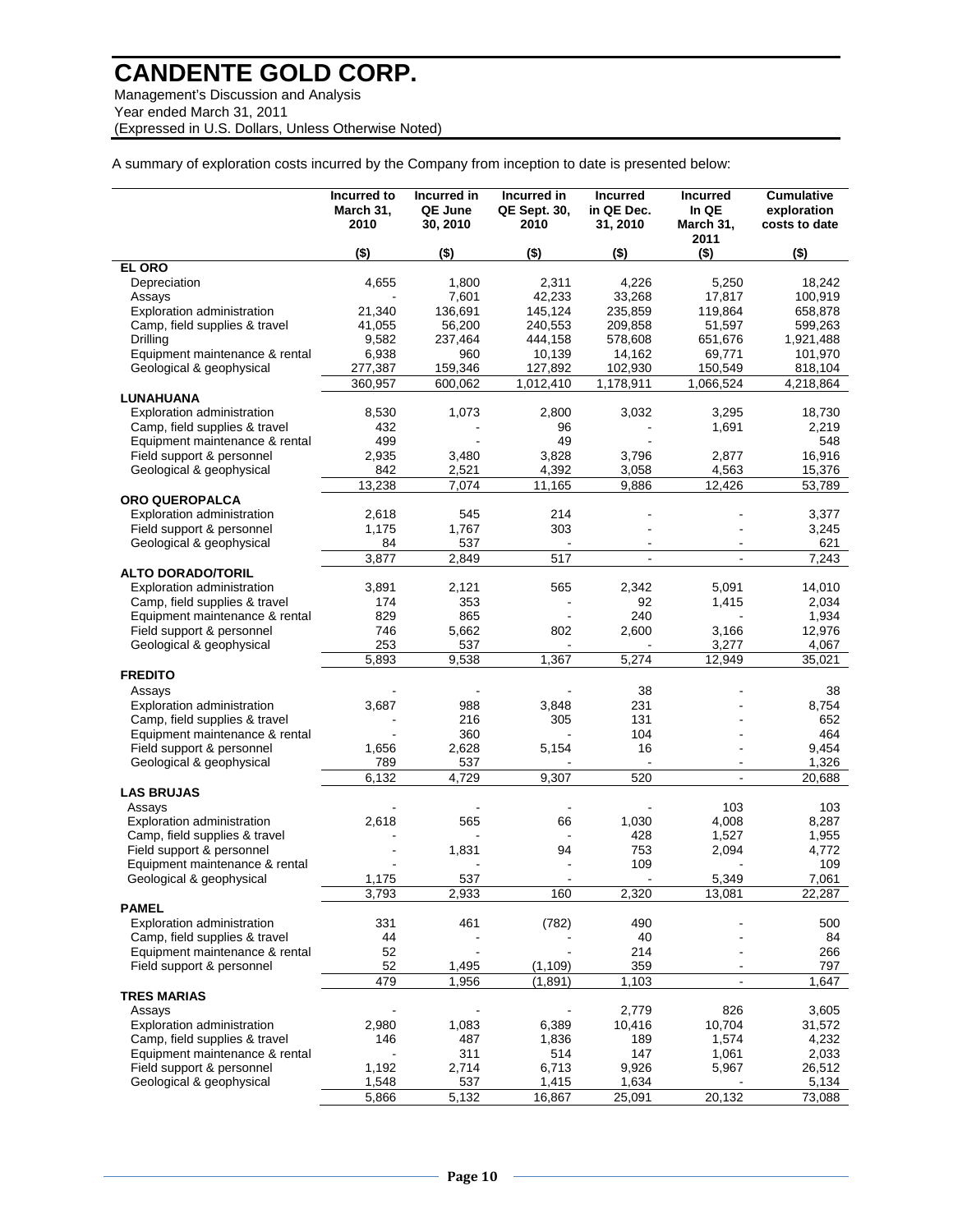Management's Discussion and Analysis Year ended March 31, 2011 (Expressed in U.S. Dollars, Unless Otherwise Noted)

|                                | Incurred to<br>March 31,<br>2010 | Incurred in<br>QE June<br>30, 2010 | Incurred in<br>QE Sept.<br>30,<br>2010 | Incurred in<br>QE Dec.<br>31, 2010 | Incurred in<br><b>QE March</b><br>31, 2011 | <b>Cumulative</b><br>costs to date |
|--------------------------------|----------------------------------|------------------------------------|----------------------------------------|------------------------------------|--------------------------------------------|------------------------------------|
|                                | (\$)                             | (\$)                               | $($ \$)                                | (\$)                               | $($ \$)                                    | $($ \$)                            |
| <b>OTHER PROJECTS</b>          |                                  |                                    |                                        |                                    |                                            |                                    |
| Assays                         | 558                              |                                    |                                        |                                    | 1.312                                      | 1,870                              |
| Exploration administration     |                                  | 868                                | 8.216                                  | 521                                | 8.749                                      | 18.354                             |
| Equipment maintenance & rental |                                  | 2,828                              | 394                                    |                                    | 877                                        | 4,099                              |
| Camp, field supplies & travel  | 7.446                            | 2.135                              | 975                                    | 3.786                              | 1.295                                      | 15.637                             |
| Field support & personnel      | 191                              | 5.176                              | 10.288                                 | 4.219                              | 4.318                                      | 24,192                             |
| Geological and geophysical     | 3.848                            |                                    | 208                                    |                                    | 2.675                                      | 6,731                              |
|                                | 12,043                           | 11.007                             | 20.081                                 | 8,526                              | 19.226                                     | 70,883                             |
| <b>TOTAL</b>                   | 412.278                          | 645.280                            | 1.069.983                              | 1.231.631                          | 1.144.338                                  | 4.503.510                          |

#### **SUMMARY OF QUARTERLY FINANCIAL RESULTS**

|                                            | <b>QE March 31, 2011</b> | QE Dec. 31, 2010 | QE Sept. 30, 2010 | <b>QE June 30, 2010</b> |
|--------------------------------------------|--------------------------|------------------|-------------------|-------------------------|
| Total revenue<br>Loss<br>Basic and diluted | (1,353,086)              | (1,810,361)      | (1,655,468)       | (1,478,828)             |
| loss per share                             | (0.03)                   | (0.04)           | (0.03)            | (0.03)                  |
|                                            | <b>QE March 31, 2010</b> | QE Dec. 31, 2009 | QE Sept. 30, 2009 | <b>QE June 30, 2009</b> |
| Total revenue<br>Loss<br>Basic and diluted | (752, 490)               | (170,070)        | (373,859)         | (327,124)               |
| loss per share                             | (0.06)                   | (0.01)           | (0.04)            | (0.03)                  |

\* The Company was incorporated on April 24, 2009 therefore there are no financial statements for quarters ending prior to that time

#### **LIQUIDITY AND CAPITAL RESOURCES**

At March 31, 2011, the Company had cash and cash equivalents of \$8,643,417 and working capital of \$7,739,127, compared to cash and cash equivalents of \$6,944,999 and working capital of \$5,876,835 at March 31, 2010.

The Company holds its cash in Guaranteed Investment Certificates ("GIC") issued by British Columbia Credit Unions. The GICs are insured on a no-limit basis by the Credit Union Deposit Insurance Corporation.

During the quarter ended March 31, 2011, the Company completed a bought-deal short form prospectus financing (the "Financing") for gross proceeds of \$6,659,154 (Cdn\$6,500,000). In connection with the Financing, the Company issued 8,125,000 units (the "Units") at a price of Cdn\$0.80 per Unit. Each Unit consists of one common share of the Company and one-half of one common share purchase warrant (the "Warrants"). Each whole Warrant entitles the holder thereof to acquire one common share of the Company at a price of Cdn\$1.10 to March 30, 2012. The Offering was led by a group of Underwriters, who also exercised a portion of the over-allotment option to acquire an additional 716,250 Units and 51,250 Warrants for additional gross proceeds of \$590,180 (Cdn\$576,075). In connection with their services, the Underwriters received a cash commission equal to 6.75% of the gross proceeds raised in the Offering and warrants entitling the Underwriters to purchase such number of common shares of the Company in an amount equal to 6% of the number of Units issued at a price of Cdn\$0.86 per common share for a period of 2 years, to March 30, 2012. The Agents' Warrants issued as finders' fees were valued by the Company at \$198,548.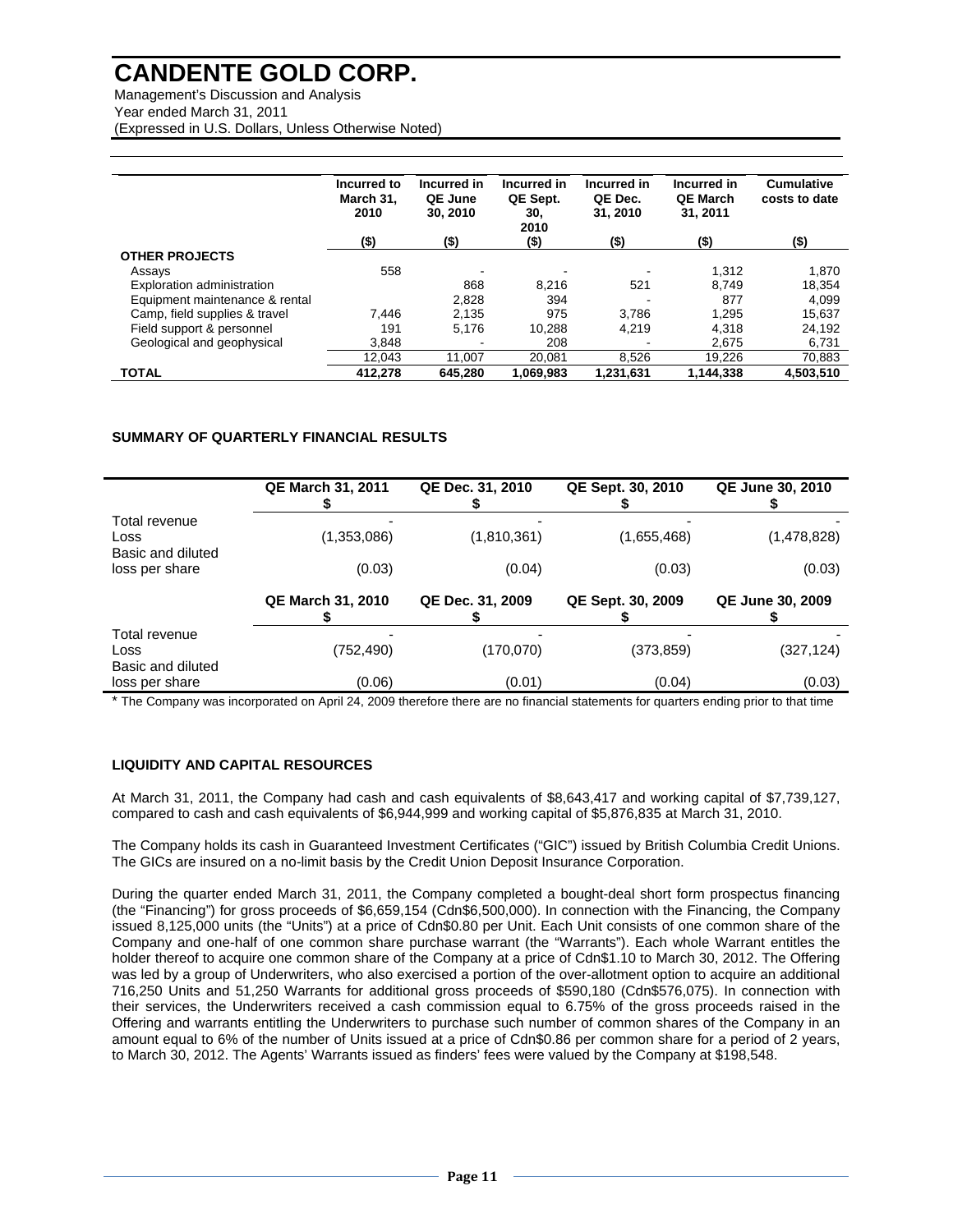Management's Discussion and Analysis Year ended March 31, 2011 (Expressed in U.S. Dollars, Unless Otherwise Noted)

In fiscal 2010, the Company completed a private placement (the "Private Placement") for gross proceeds of \$8,508,378 (Cdn\$9,028,130) from the sale of units ("Units") consisting of one Company common share and one-half warrant ("Warrants). Pursuant to the Private Placement, the Company issued a total of 22,570,327 common shares and certificates representing 11,285,162 Warrants. Each full Warrant is exercisable at a price of Cdn\$0.60 per common share until January 4, 2012. The Warrants were valued by the Company at \$1,624,195. The Company also paid to agents assisting in the Private Placement a total of \$298,528 (Cdn\$313,186) in cash commissions and issued to the agents 735,345 warrants ("Agents' Warrants"). The cash commissions and Agents' Warrants equal 6.5% of the aggregate number of Units sold by the agents pursuant to the Private Placement. Each of the Agents' Warrants is exercisable for a period of 24 months to purchase one additional common share of the Company at a price of Cdn\$0.60 per share. The Agents' Warrants issued as finders' fees were valued by the Company at \$105,834.

The Company is using existing cash to fund acquisitions, exploration activities and general and administrative expenses. Given that it currently does not have a source of revenue, the Company's ability to continue as a going concern remains contingent on its ability to obtain additional financing in future periods.

As of March 31, 2011, the Company had accounts payable and accrued liabilities of \$453,515, of which \$93,681 is an account payable to Candente Copper in connection with cost-sharing of certain general and administrative expenses for the quarterly period ended March 31, 2011.

The Company also has an outstanding a promissory note of \$977,165 (Cdn\$950,000) to Canaco which is payable on demand. A payment of \$333,524 (Cdn\$350,000) on the promissory note was made by the Company on June 30, 2010; the balance of Cdn\$950,000 was paid on June 28, 2011 (see *Subsequent Events)*.

#### Operating Activities

Cash used in operations in fiscal 2011, including the changes in non-cash working capital items, was \$4,716,858 (2010: \$1,099,445).

#### Financing Activities

In fiscal 2011, the Company received net proceeds of \$6,468,877 from a financing described under *Liquidity and Capital Resources*. The Company also received \$721,120 from the exercise of 1,199,220 share purchase warrants and \$176,260 from the exercise of 245,750 stock options.

In fiscal 2010 the Company received net proceeds of \$8,032,555 from a private placement and \$3,911 from the exercise of 8,000 stock options.

#### Investing Activities

In 2011, investing activities consisted of acquisition costs of \$484,249 relating to the payment of mining rights in Mexico and Peru to maintain the good standing of the properties, the purchase of \$108,871 in equipment and an increase of \$24,337 of Value Added Tax ("VAT") credits in Peru. VAT credits in Peru may only be recovered as credits against VAT payable from future sales generated by the Company.

During fiscal 2010, the Company received cash of \$22,247 in connection with the transfer of El Oro, purchased \$9,707 in equipment and increased VAT credits in Peru by \$4,562.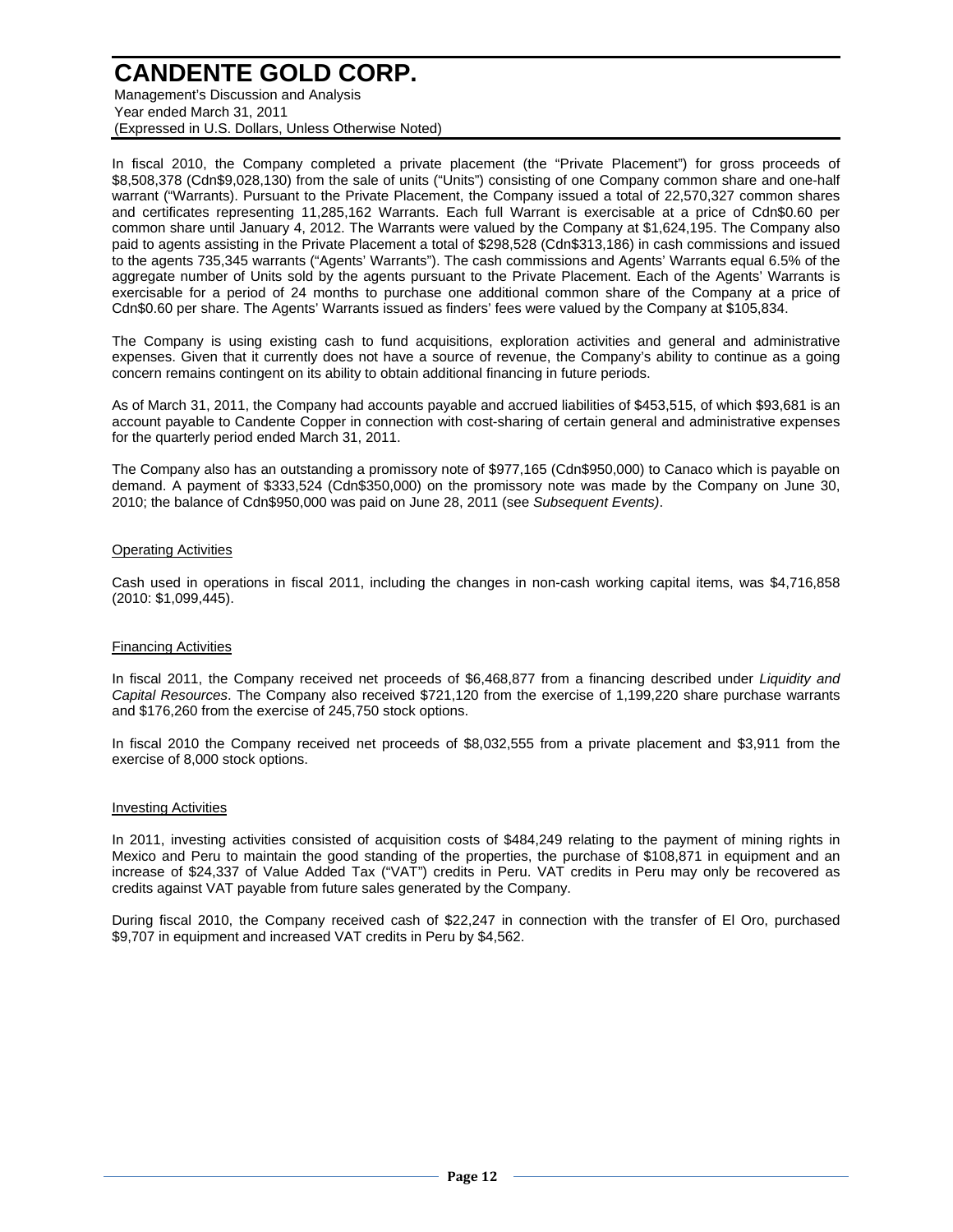#### **SUMMARY OF CONTRACTUAL OBLIGATIONS**

The Company has commitments relating to the lease of premises in Canada and in Mexico. The future minimum lease payments by calendar year are approximately as follows:

|                   | Total   | Less than 1<br>vear | 1 to 3 years | 4 to 5 years | More than 5<br>vears |
|-------------------|---------|---------------------|--------------|--------------|----------------------|
| Lease of premises | 389.582 | 110.041             | 80.831       | 80.831       | 117.879              |

#### **TRANSACTIONS WITH RELATED PARTIES**

During the year ended March 31, 2011, a total of \$284,431 (2010: \$\$201,085) for geological consulting services rendered was paid or accrued to officers or directors or to private companies associated with directors and officers of the Company. These amounts are included as a component of exploration costs.

During the year ended March 31, 2011, a total of \$168,788 (2010: \$ \$94,619) was paid as salaries to various officers of the Company and \$47,218 (2010: \$47,535) was paid or accrued to private companies associated with officers and directors of the Company for management services rendered. These amounts are included in general and administrative expenses.

Included in accounts receivable at March 31, 2011 is \$11,366 (2010: \$10,842) owed to the Company by certain officers for expense advances. Included in accounts payable and accrued liabilities at March 31, 2011 is \$29,875 (2010: \$41,869) owed by the Company to certain officers and directors of the Company for services rendered, reimbursement of expenses and directors' fees.

At March 31, 2011, a director and officer of the Company served as a director and officer of Candente Copper and three of the Company's officers served as officers of Candente Copper (Note 5). During the period ended March 31, 2011, the Company and Candente Copper shared certain office and administrative expenses and Candente Copper made certain payments on behalf of the Company. As of March 31, 2011, a total of \$93,681 (2010: \$66,722) was due from the Company to Candente Copper for reimbursement of shared general and administrative expenses and \$17,894 was due by Candente Copper to the Company (2010: \$nil) for its share of proceeds from certain options exercised in March 2011.

The above transactions have been recorded at the exchange amounts agreed to by the related parties. Amounts due to related parties are considered by the Company to be accounts payable and are unsecured and non-interest bearing.

#### **FOURTH QUARTER**

In the quarter ended March 31, 2011 ("Q4-2011") the Company recorded a loss of \$1,144,338, or \$0.03 per share, including \$208,748 in general and administrative expenses and \$1,144,338 in exploration costs. The main expense during the quarter was drilling (\$651,676), followed by geological and geophysical costs (\$166,413) and exploration administration costs (\$151,711).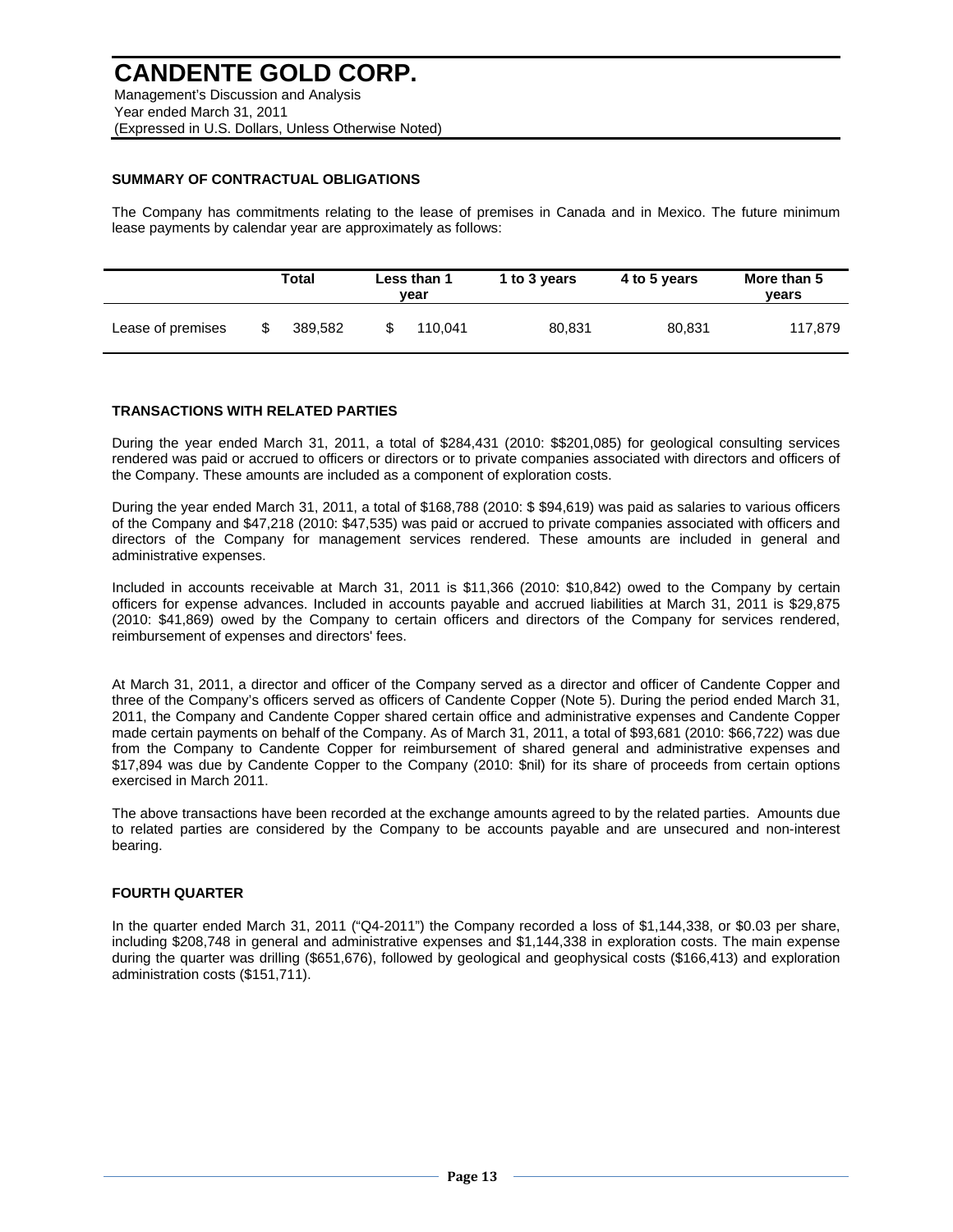Management's Discussion and Analysis Year ended March 31, 2011 (Expressed in U.S. Dollars, Unless Otherwise Noted)

A summary of expenses incurred on a quarterly basis in fiscal 2011 is presented below:

|                                    | Q1-2011   | Q2-2011   | Q3-2011   | Q4-2011   | <b>FISCAL</b> |
|------------------------------------|-----------|-----------|-----------|-----------|---------------|
|                                    | \$        | \$        | \$        | \$        | 2011          |
| <b>GENERAL AND ADMINISTRATIVE</b>  |           |           |           |           |               |
| Depreciation                       | 530       | 530       | 531       | 9,083     | 10,674        |
| Audit and tax advisory             | 4,182     | 612       | 5,426     | 45,634    | 55,854        |
| Bank charges & interest            | 1,950     | 1,657     | 2,979     | 1,853     | 8,439         |
| Consulting fees                    |           |           |           |           |               |
| Corporate development              | 74,888    | 11,539    | 16,912    | 13,272    | 116,611       |
| Legal fees                         | 9.523     | 11.596    | 13,383    | 4,721     | 39,223        |
| Management and office salaries and | 82,933    | 58,134    | 64,509    | 73,541    | 279,117       |
| benefits                           |           |           |           |           |               |
| Office, rent and miscellaneous     | 36,158    | 36,688    | 45,497    | 42,390    | 160,733       |
| Travel                             | 22,777    | 727       | 11,302    | 7,381     | 42,187        |
| Regulatory and filing fees         | 20,524    | 44.641    | 16,230    | 23.894    | 105,289       |
| Shareholder communications         | 7,826     | 13,118    | 12,386    | 10,921    | 44,251        |
| Stock-based compensation           | 429,339   | 482,129   | 468,584   | 51,147    | 1,431,199     |
| Interest and other income          | (9,760)   | (15, 745) | (12, 382) | (6,016)   | (43,903)      |
| Loss (gain) on foreign exchange    | 152,678   | (60,141)  | (66,627)  | (69,073)  | (43,163)      |
|                                    | 833,548   | 585,485   | 578,730   | 208,748   | 2,206,511     |
| <b>EXPLORATION</b>                 |           |           |           |           |               |
| Depreciation                       | 1,800     | 2,311     | 4,226     | 5,250     | 13,587        |
| Assays                             | 7,601     | 42,233    | 36,085    | 20,058    | 105,977       |
| Administration                     | 144,395   | 166,440   | 253,921   | 151,711   | 716,467       |
| Camp, field supplies and travel    | 59,391    | 243,765   | 214,524   | 59,099    | 576,779       |
| Drilling                           | 237,464   | 444,158   | 578,608   | 651,676   | 1,911,906     |
| Equipment maintenance & rental     | 5,324     | 11,096    | 14,976    | 71,709    | 103,105       |
| Field support and personnel        | 24,753    | 26,073    | 21,669    | 18,422    | 90,917        |
| Geological and geophysical         | 164,552   | 133,907   | 107,622   | 166,413   | 572,494       |
|                                    | 645,280   | 1,069,983 | 1,231,631 | 1,144,338 | 4,091,232     |
| Loss                               | 1,478,828 | 1,655,468 | 1,810,361 | 1,353,086 | 6,297,743     |

#### **SUBSEQUENT EVENTS**

- a) Subsequent to March 31, 2011, the underwriters who participated in the March 30, 2011 financing exercised their over-allotment option, raising additional gross proceeds for the Company of Cdn\$320,000 (the "Over-Allotment"). The Company issued 400,000 units (the "Units") at a price of Cdn\$0.80 per Unit, with each Unit consisting of one common share of the Company and one-half of one common share purchase warrant entitling the holder thereof to acquire one common share of the Company at a price of Cdn\$1.10 until March 30, 2013.
- b) The Canaco promissory note was repaid in full.

#### **CRITICAL ACCOUNTING ESTIMATES**

There were no changes to the nature or the Company's critical accounting estimates in fiscal 2011. The preparation of the Company's financial statements in conformity with generally accepted accounting principles in Canada requires management to make judgments with respect to certain estimates and assumptions. These estimates and assumptions, based on management's best judgment, affect the reported amounts of certain assets and liabilities, including disclosure of contingent liabilities. On an ongoing basis, management re-evaluates its estimates and assumptions. Actual amounts, however, could differ significantly from those based on such estimates and assumptions.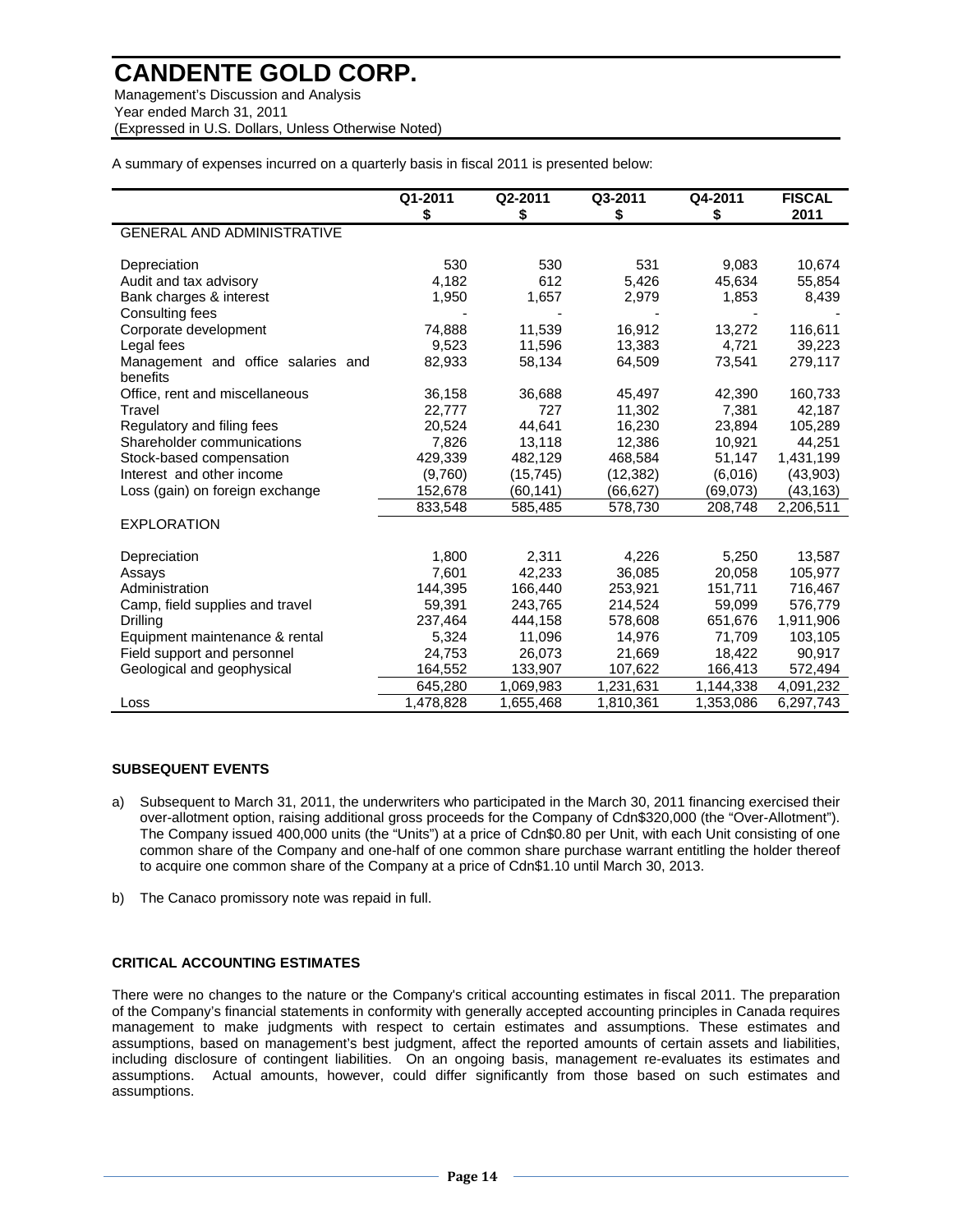Management's Discussion and Analysis Year ended March 31, 2011 (Expressed in U.S. Dollars, Unless Otherwise Noted)

Significant areas critical in understanding the judgments that are involved in the preparation of the Financial Statements and the uncertainties inherent within them include the determination of impairment of long-lived assets, assets retirement obligations, future income taxes and stock-based compensation.

#### *Impairment of Long-Lived Assets*

CICA Handbook Section 3063: "Impairment of Long-Lived Assets" ("Section 3063") established standards for the recognition, measurement and disclosure of impairment of long-lived assets. Long-lived assets are impaired whenever events or changes in circumstances indicate that the related carrying amounts may not be recoverable in which case an impairment loss is recognized and charged to operations.

The Company's long-lived assets consist of equipment and mineral properties. Equipment is recorded at cost and amortized on a straight line basis at the following rates: 3 and 3.34 years (Mexico) for computer hardware and software; 10 years for office furniture; 4 years for vehicles and field equipment and on a straight-line basis over the term of the lease contracts for leasehold improvements. Acquisition costs relating to mineral properties are capitalized at cost, less recoveries in the pre-production stage, until such time as these properties are put into commercial production, sold or abandoned. Upon commencement of production, capitalized mineral property acquisition costs will be charged to the results of operations over the estimated life of the mine in accordance with the units-of-production method.

At the end of each accounting period, the Company reviews the carrying value of its long-lived assets based on a number of factors. For capitalized mineral property costs, these factors include analysis of exploration results, permitting considerations and current economics. Should the Company determine that an impairment has occurred, the Company would write-down the recorded value of the long-lived asset to the results of operations.

#### *Stock-Based Compensation*

CICA Handbook Section 3870: Stock-Based Compensation and Other Stock-Based Payments ("Section 3870") established standards for the recognition, measurement and disclosure of stock-based compensation and other stock-based payments made in exchange for goods and services. Section 3870 requires a fair value-based method of accounting for stock options granted to employees, including directors, and to non-employees.

The fair value of each option granted is estimated on the date of grant using the Black-Scholes option pricing model. This model requires the calculation of certain variables, including the volatility of the Company's stock price, requiring various estimates and assumptions be made by management. Actual results may be significantly different from those calculated using this model.

#### **ACCOUNTING PRONOUNCEMENTS**

#### *Business Combinations, Consolidated Financial Statements and Non-controlling interest*

For interim and annual financial statements relating to its fiscal year commencing on or after January 1, 2011, the Company will be required to adopt new CICA Section 1582 "Business Combinations", Section 1601 "Consolidated Financial Statements" and Section 1602 "Non-Controlling Interests". Section 1582 replaces existing Section 1581 "Business Combinations", and Sections 1601 and 1602 together replace Section 1600 "Consolidated Financial Statements." The adoption of Sections 1582 and collectively, 1601 and 1602 provides the Canadian equivalent to IFRS 3 "Business Combinations" and International Accounting Standard IAS 27 "Consolidated and Separate Financial Statements" respectively. The impact of adopting these new standards will significantly impact the Company's consolidated financial statements.

#### **INTERNATIONAL FINANCIAL REPORTING STANDARDS ("IFRS") IMPLEMENTATION PLAN**

In February 2008, the Accounting Standards Board ("AcSB") approved a strategic plan which requires public companies to converge with IFRS for fiscal periods beginning on or after January 1, 2011. The Company will therefore be required to have comparative financial information prepared under IFRS as of April 1, 2010.

The Company essentially completed its IFRS conversion project in order to produce IFRS financial statements as of April 1, 2011.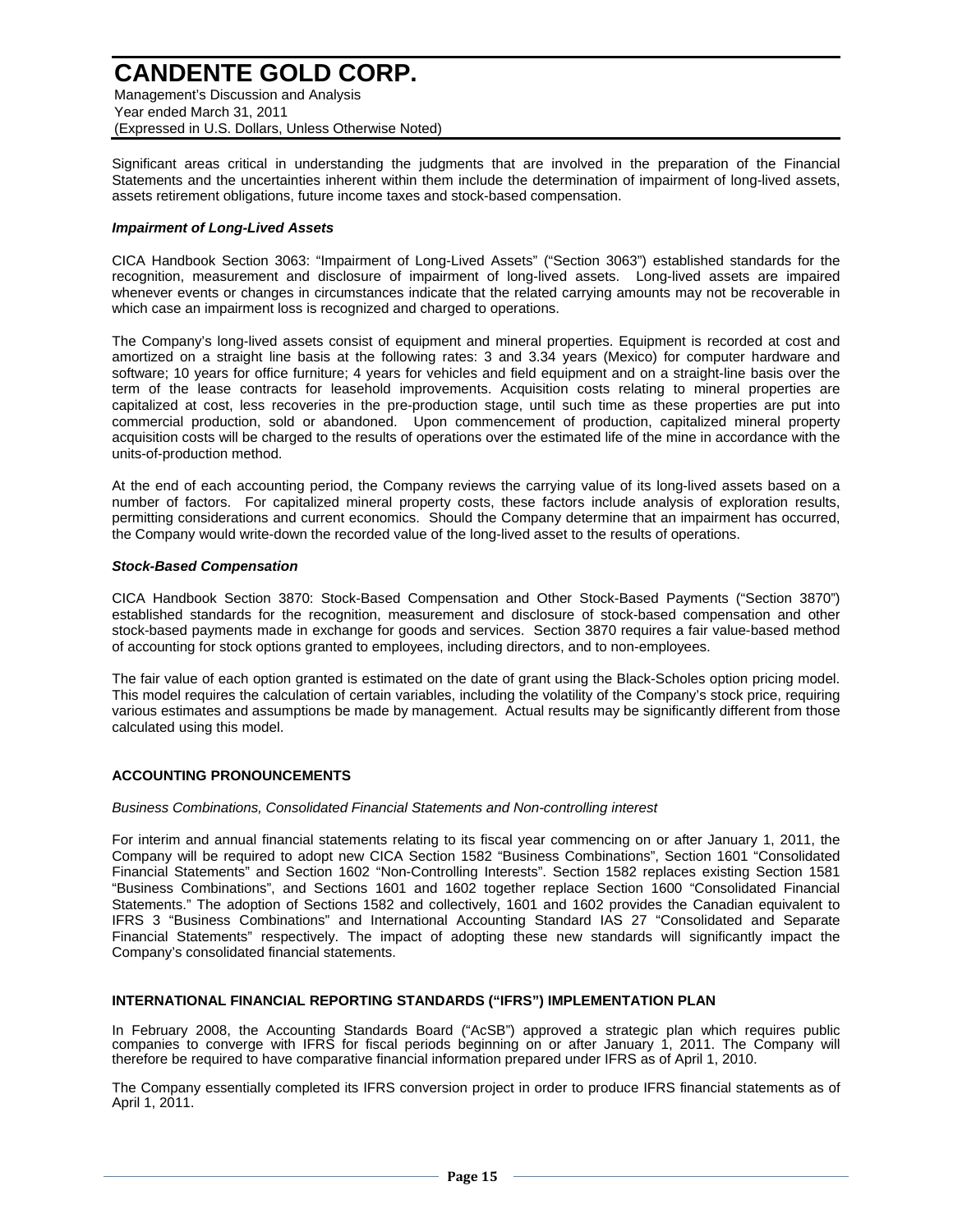Management's Discussion and Analysis Year ended March 31, 2011 (Expressed in U.S. Dollars, Unless Otherwise Noted)

In order to meet these objectives the Company's CFO has attended IFRS courses and in-house training sessions in 2009 and 2010. The Company's Peruvian and Mexican accountants are also familiar with IFRS.

The adoption of IFRS will not have a major effect on its overall operations except for the fact that on an ongoing basis, disclosure requirements will increase substantially. The Company will be able to continue using its current information technology platforms in Canada and Peru.

The key areas affected by the conversion to IFRS are functional currency, impairment analysis, related party transactions and measurement of stock-based compensation.

The functional currency of the parent company will be the Canadian dollar; functional currencies of subsidiaries in Mexico and Peru will be the U.S. dollar and the Company's presentation currency will continue to be the U.S. dollar. The translation of the financial statements of each company in the group to U.S. dollars, for presentation purposes, under IFRS will be as follows: All assets and liabilities will be translated at closing rates (as opposed to the translation under Canadian GAAP where non-monetary assets and liabilities are translated at historical rates) and income and expenses will be translated at average rates (as they are under Canadian GAAP), with all resulting exchange differences recognized as a separate component of equity (as opposed to including translation gains or losses in income as occurs under Canadian GAAP). The Company has elected to translate equity accounts at historical rates (under Canadian GAAP, historical rates are used), and not at current rates. The Company's choice of using historical rates translation of its equity accounts will not impact total equity as the resulting exchange differences will be recognized in a separate component of equity.

Impairment requirements are more stringent under IFRS than under Canadian GAAP. Annual impairment testing will be required in respect of the Company's mineral properties.

Under IFRS there are no special recognition or measurement requirements for related party transactions. Under Canadian GAAP, related party transactions are subject to special recognition or measurement requirements, as was the case with the transfer of properties from Candente Copper to Candente Gold (transferred at their carrying value). The transfer of properties will need to be re-measured under IFRS.

The Company has considered the potential effect of share based payments under IFRS and has concluded that there will be no material impact on its financial statements on adoption of IFRS, as these payments are normally restricted to stock options granted by the Company which in most cases vest within the year granted. There will be differences for certain options whose vesting extends beyond the fiscal year in which they were granted, but these will not be material. Under IFRS, the concept of "graded vesting" frontloads the stock based compensation expense for options granted such that the expense is higher in initial quarters and reduces as options vest, as opposed to "straight line vesting" under Canadian GAAP. However, the effect on annual results is the same under IFRS and Canadian GAAP provided options vest in full within the year granted, as is the case with most of the options granted by the Company. The calculation of the underlying fair value under both IFRS and Canadian GAAP is the same and the changes are only with respect to the timing of the allocation of the resulting cost as options vest. The Company has identified a software solution to compute and measure stock-based compensation under IFRS and to compute the transition cost of stock-based compensation expense in the comparative year 2011 from Canadian GAAP to IFRS.

#### **DISCLOSURE CONTROLS AND PROCEDURES**

Disclosure controls and procedures are designed to provide reasonable assurance that material information is gathered and reported to senior management as is appropriate to permit timely decisions regarding public disclosure.

The Company engaged legal counsel to formalize its disclosure controls and procedures. Based on those recommendations, a corporate disclosure policy was presented to the Company's board and formally adopted on March 25, 2009. The disclosure policy includes the setting up of a Disclosure Policy Committee that consists of the Company's CEO, President and Corporate Secretary.

The disclosure policy and committee have been in place since the adoption date. Management is reasonably confident that material information relating to the Company, including its consolidated subsidiaries, is being made known to senior management in a timely manner, and that the Company's disclosure controls and procedures are effective not only with respect to the Company's annual filing requirements but on an ongoing basis.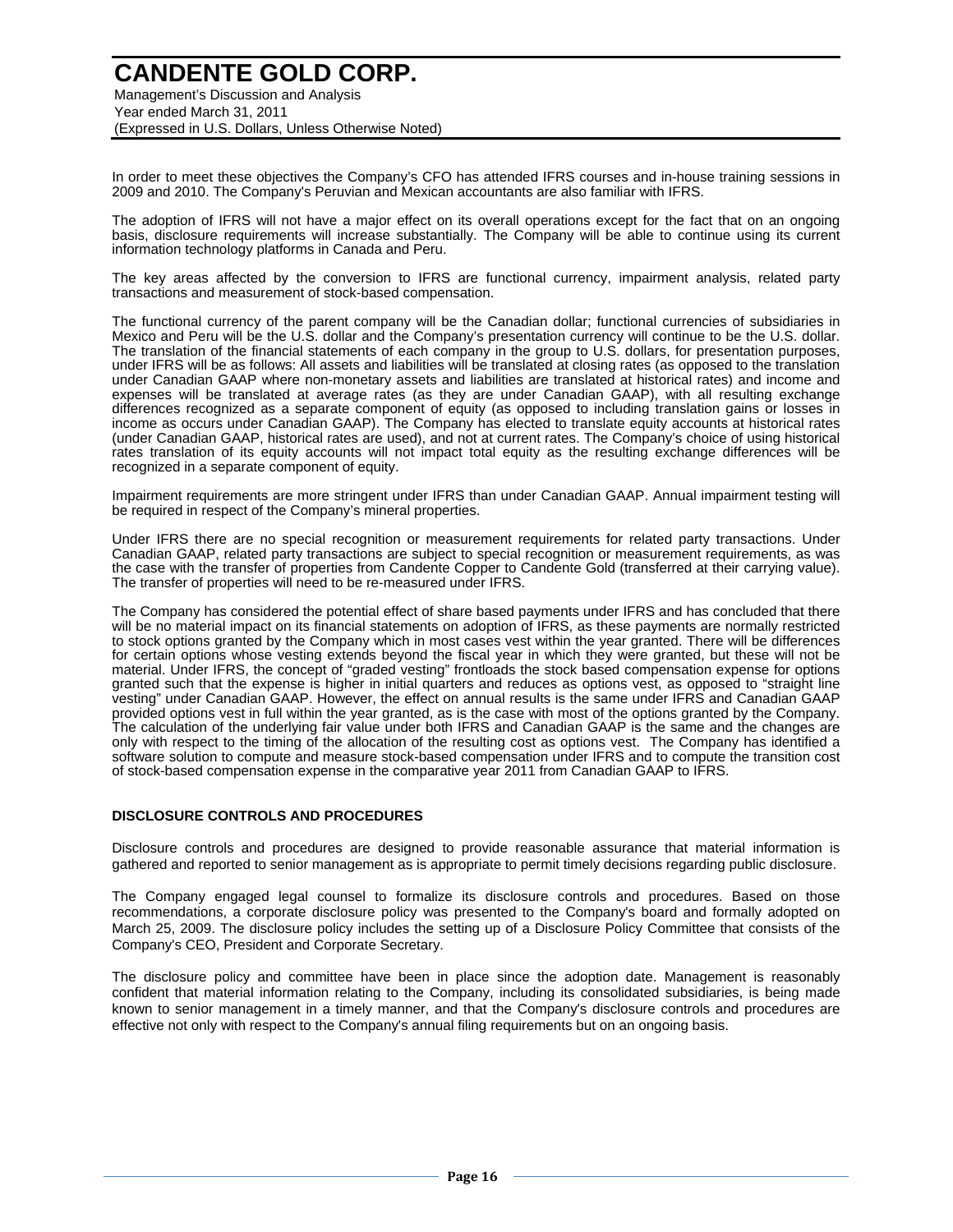#### **CANDENTE GOLD CORP.** Management's Discussion and Analysis

Year ended March 31, 2011 (Expressed in U.S. Dollars, Unless Otherwise Noted)

#### **INTERNAL CONTROLS OVER FINANCIAL REPORTING ("ICFR")**

Management is also responsible for designing, establishing and maintaining a system of ICFR to provide reasonable assurance that the financial information prepared by the Company for external purposes is reliable and has been recorded, processed and reported in an accurate and timely manner in accordance with generally accepted accounting principles in Canada.

The Chief Executive Officer and the Chief Financial Officer have evaluated the effectiveness of the Company's design and operating effectiveness of the Company's internal control over financial reporting as of March 31, 2011.

Management has concluded that, as of March 31, 2011, the Company's ICFR was not effective due to the existence of material weaknesses, including the requirement to test effectiveness of ICFR and lack of adequate segregation of duties in the financial close process in Canada. The Company believes however, that adequate segregation of duties exists in Peru and Mexico with respect to domestic accounting in those countries and with respect to subsidiary reporting to head office, as financial statements produced by the Company's accountants both in Peru and Mexico are subject to a review process by the Company's Chief Financial Officer. As of March 31, 2011, the Company's Chief Financial Officer is responsible for preparing, authorizing and reviewing information for the preparation of financial reports and for preparing and reviewing the resulting financial reports, which has the potential to result in material misstatements in the Company's financial statements and should be considered a material weakness of the Company's system of ICFR.

Management has concluded, and the audit committee has agreed that, taking into account the present stage of the Company's development, the Company does not have sufficient size and scale to warrant the hiring of additional staff to correct the weakness at this time. Management is in the process of designing ICFR for the Company's current level of operations, and the Company will also need to test the effectiveness of its ICFR.

#### **RISKS AND UNCERTAINTIES**

The Company is subject to a number of significant risks due to the nature and the present stage of its business and the effect of worldwide economic conditions. Exploration of mineral properties involves a high degree of financial risk. While discovery of an ore body may result in substantial rewards, few exploration properties are ultimately developed into producing mines. Major expenditures may be required to establish reserves by drilling, constructing mining and process facilities, developing metallurgical processes and extracting base and precious-metals from ore. It is impossible to ensure that the current exploration programs of the Company will result in profitable commercial mining operations.

Risk factors that should be taken into account in assessing the Company's activities and any investment in the Company include, but are not limited to, those listed below. Any one or more of these risk factors could have a material impact on the financial condition of the Company. This information, by its nature, is not all-inclusive and risk factors that have not been listed could have a material impact on the future financial condition of the Company.

#### *Economic conditions may prevent the Company from obtaining the capital required to continue operations*

The Company's ability to continue operations is contingent on its ability to obtain additional financing. Equity market conditions, funding environments and the price of the Company's common shares may make it dilutive and difficult to raise funds by the sale of the Company's shares. An investment in the shares of a junior resource company is considered to be a high-risk investment. While the Company currently has the necessary cash resources to fund operations and exploration work at its properties for a period of at least one year, there is no assurance that financing will be available to the Company in future periods.

#### *Limited Operating History*

.

The Company has limited operating history. The Company is exploring its mineral properties for precious metals. The Company currently does not generate any revenues from production. Its success will depend largely upon its ability to locate commercially productive mineral reserves. As a result of these factors, it is difficult to evaluate the Company's prospects, and its future success is more uncertain than if it had a longer history of operations.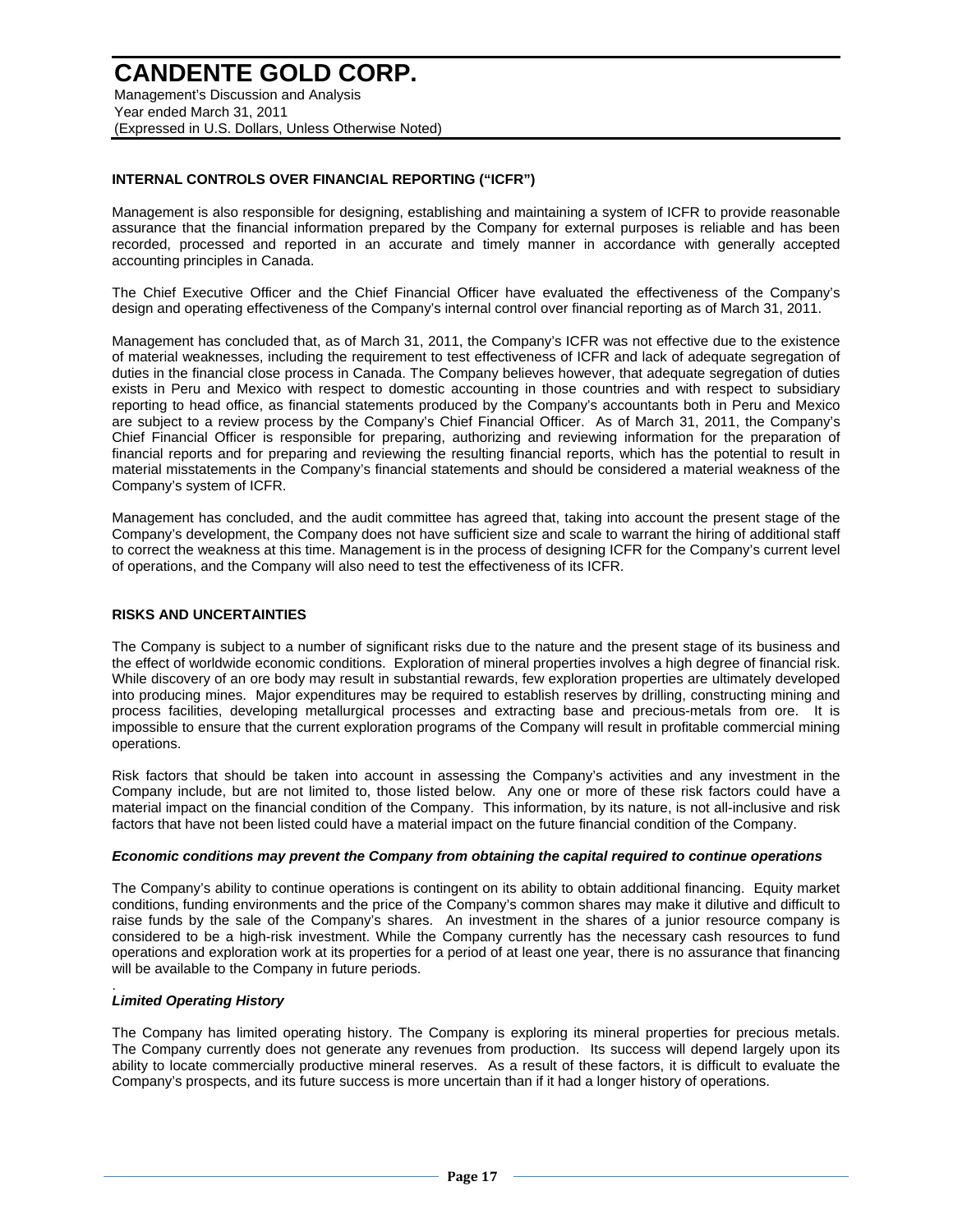Management's Discussion and Analysis Year ended March 31, 2011 (Expressed in U.S. Dollars, Unless Otherwise Noted)

#### *History of Losses*

The Company incurred net losses of \$6,297,743 in fiscal 2011 and is expected to continue to generate losses while it continues to be a development-stage company. The Company anticipates significant expenditures for its mineral exploration programs. Since most exploration projects do not result in the discovery of commercially productive mineral reserves and are ultimately expensed in full, the Company expects to report net losses at least into the foreseeable future.

The long-term profitability of the Company's operations will be in part directly related to the success of its exploration programs, which are affected by numerous factors including the cost of such programs, the amount of mineral reserves discovered and fluctuations in the price of any minerals produced.

#### *No History of Dividends*

Since incorporation, the Company has not paid any cash or other dividends on its common stock and does not expect to pay such dividends in the foreseeable future, as all available funds will be invested primarily to finance its mineral exploration programs. The Company will need to achieve profitability prior to any dividends being declared.

#### *Dilution*

The Company does not generate any revenues from production and does not have sufficient financial resources to undertake by itself all of its planned exploration programs. The Company has limited financial resources and has financed its operations primarily through the sale of securities such as common shares. The Company will need to continue its reliance on the sale of such securities for future financing, resulting in dilution to the Company's existing shareholders. The amount of additional funds required will depend largely on the success of the Company's exploration programs.

Further exploration programs will depend on the Company's ability to obtain additional financing which may not be available under favorable terms, if at all. If adequate financing is not available, the Company may not be able to commence or continue with its exploration programs or to meet minimum expenditure requirements to prevent the full or partial loss of its mineral properties. Also, failure to meet the Company's share of costs incurred under joint venture arrangements to which it is a party may result in a reduction of its interests in mineral properties. Furthermore, if other parties to such agreements do not meet their share of such costs, the Company may be unable to finance the cost required to complete the recommended programs.

#### *No Known Mineral Reserves*

All of the Company's mineral properties are in the exploration stage and are without known mineral reserves. Although the Company may discover mineral reserves through its exploration programs, commercial production may not be warranted due to insufficient quantities. Development of any of the Company's properties will only follow upon obtaining satisfactory exploration results. However, few mineral properties that are explored are ultimately developed into producing mines.

In the event a commercially productive mineral reserve is discovered, substantial expenditures are required to develop mineral reserves for production through drilling, development of metallurgical processes for extraction and to develop the mining and processing facilities and infrastructure at the production site. The marketability of any minerals discovered may be affected by numerous factors which are beyond the Company's control and which cannot be predicted, such as market fluctuations, the proximity and capacity of milling facilities, mineral markets and processing equipment, and such other factors as government regulations, including regulations relating to royalties, allowable production, importing and exporting of minerals, and environmental protection. Depending on the price of minerals produced, the Company may determine that it is impractical to commence or continue commercial production.

#### *Title to Mineral Properties*

The Company believes it has diligently investigated title to all of its mineral properties and, to the best of its knowledge, title to all properties are in good standing. However, the properties may be subject to prior unregistered agreements or transfers, which may affect the validity of the Company's ownership of such properties.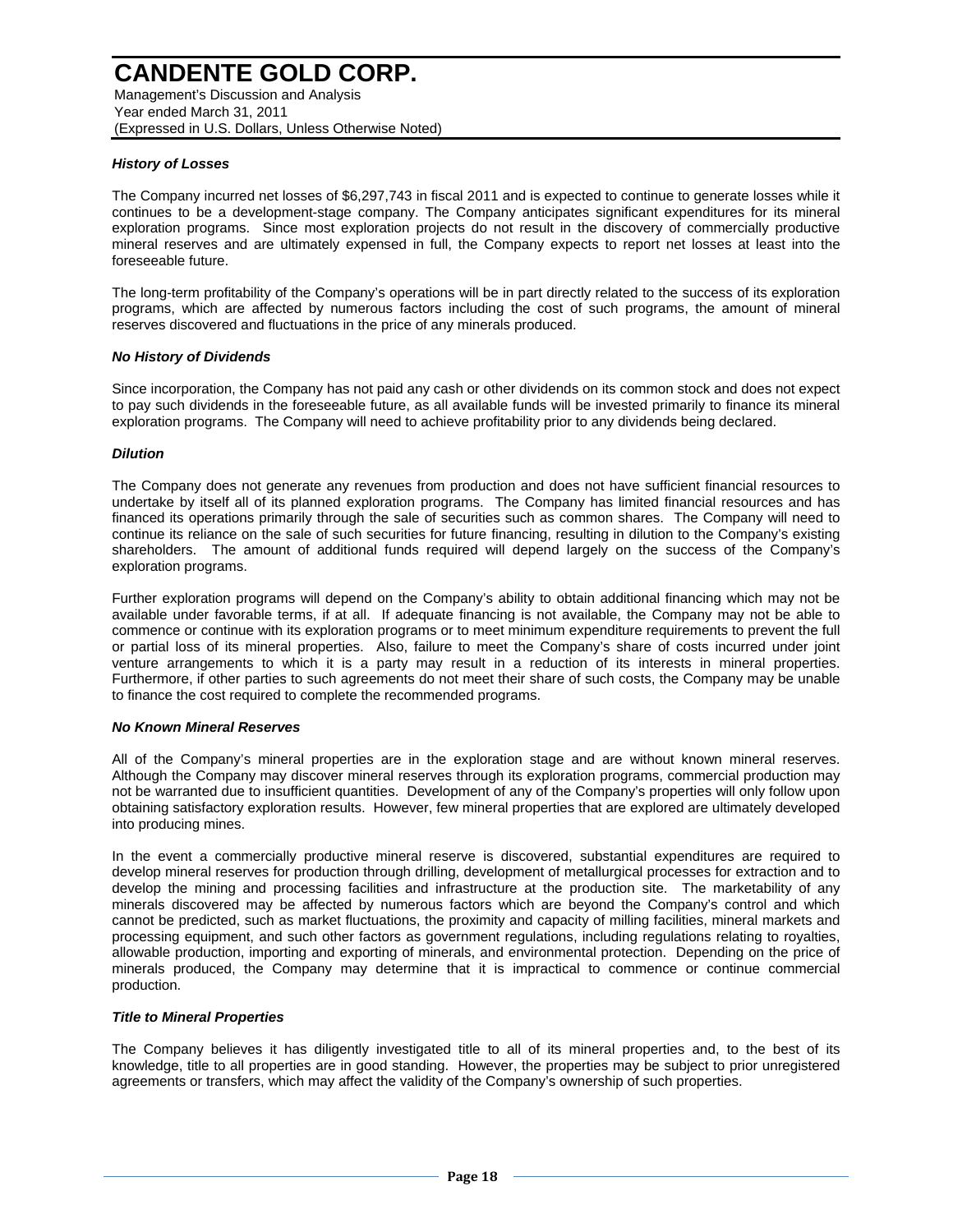Management's Discussion and Analysis Year ended March 31, 2011 (Expressed in U.S. Dollars, Unless Otherwise Noted)

Although the Company has exercised the usual due diligence with respect to title to properties in which it has a material interest, title to such properties may be challenged or impugned in the future. The boundaries of the Company's mineral properties have not been surveyed and, therefore, the precise location and area of these mining properties may be in doubt. The Company makes a search of mining records in accordance with mining industry practices to confirm that it has acquired satisfactory title to its properties but does not obtain title insurance with respect to such properties. The possibility exists that title to one or more of its properties, particularly title to undeveloped properties, might be defective because of errors or omissions in the chain of title, including defects in conveyances and defects in locating or maintaining such claims. Should any defect in title be discovered by or disclosed to the Company, all reasonable steps would be taken to perfect title to the particular claims in question. The Company is not aware of any material defect in the title to its mineral properties.

A claim on any of the Company's mineral properties, especially if commercially productive mineral reserves have been located, could adversely affect the Company's long-term profitability as it may preclude entirely the economic development of a mineral property. Also, such a claim would affect the Company's current operations due to the high costs of defending against such claims and its impact on senior management's time.

#### *Key Personnel*

The Company is dependent on a relatively small number of key personnel, the loss of any of whom could have an adverse effect on the operations of the Company. The Company's success is dependent to a great degree on its ability to attract and retain qualified management personnel. The loss of such key personnel, through incapacity or otherwise, would require the Company to seek and retain other qualified personnel and could compromise the pace and success of its exploration activities. The Company does not maintain key person insurance in the event of a loss of any such key personnel. Also, certain management personnel of the Company are officers and/or directors of other publicly-traded companies and will only devote part of their time to the Company.

Additionally, the Company has relied on and is expected to continue relying upon consultants and others for exploration expertise. In the event a commercial ore deposit is discovered on any of the Company's properties, the Company will likely require the expertise of such consultants and others for the development and operation of a producing mine.

#### *Competition*

The resource industry is intensively competitive in all of its phases, and the Company competes with many companies possessing much greater financial and technical research resources. Competition is particularly intense with respect to the acquisition of desirable undeveloped base-metal and precious-metal properties. The principal competitive factors in the acquisition of such undeveloped properties include the staff and data necessary to identify, investigate and purchase such properties, and the financial resources necessary to acquire and develop such properties. Competition could adversely affect the Company's ability to acquire suitable prospects for exploration in the future.

#### *Industry Operating Hazards and Risks*

Mineral exploration involves many risks, including location of commercially productive mineral reserves, which may not occur even with a combination of experience, knowledge and careful evaluation. The operations in which the Company has a direct or indirect interest will be subject to all the hazards and risks normally incidental to resource companies, any of which could result in work stoppages and damage to persons or property or the environment and possible legal liability for any and all damage. Fires, power outages, labour disruptions, flooding, explosions, caveins, landslides and the inability to obtain suitable or adequate machinery, equipment or labour are some of the industry operating risks involved in the operation of mines and the conduct of exploration programs. Other risks include injury or loss of life, severe damage to or destruction of property, clean-up responsibilities, regulatory investigation and penalties and suspension of operations. The occurrence of any of these operating risks and hazards may have an adverse effect on the Company's financial condition and operations.

Although the Company will, when appropriate, secure liability insurance in an amount which it considers adequate, the nature of these risks is such that liabilities might exceed policy limits, the liability and hazards might not be insurable, or the Company might elect not to insure itself against such liabilities due to high premium costs or other reasons, in which event the Company could incur significant costs that may have a material adverse effect upon its financial condition and operations.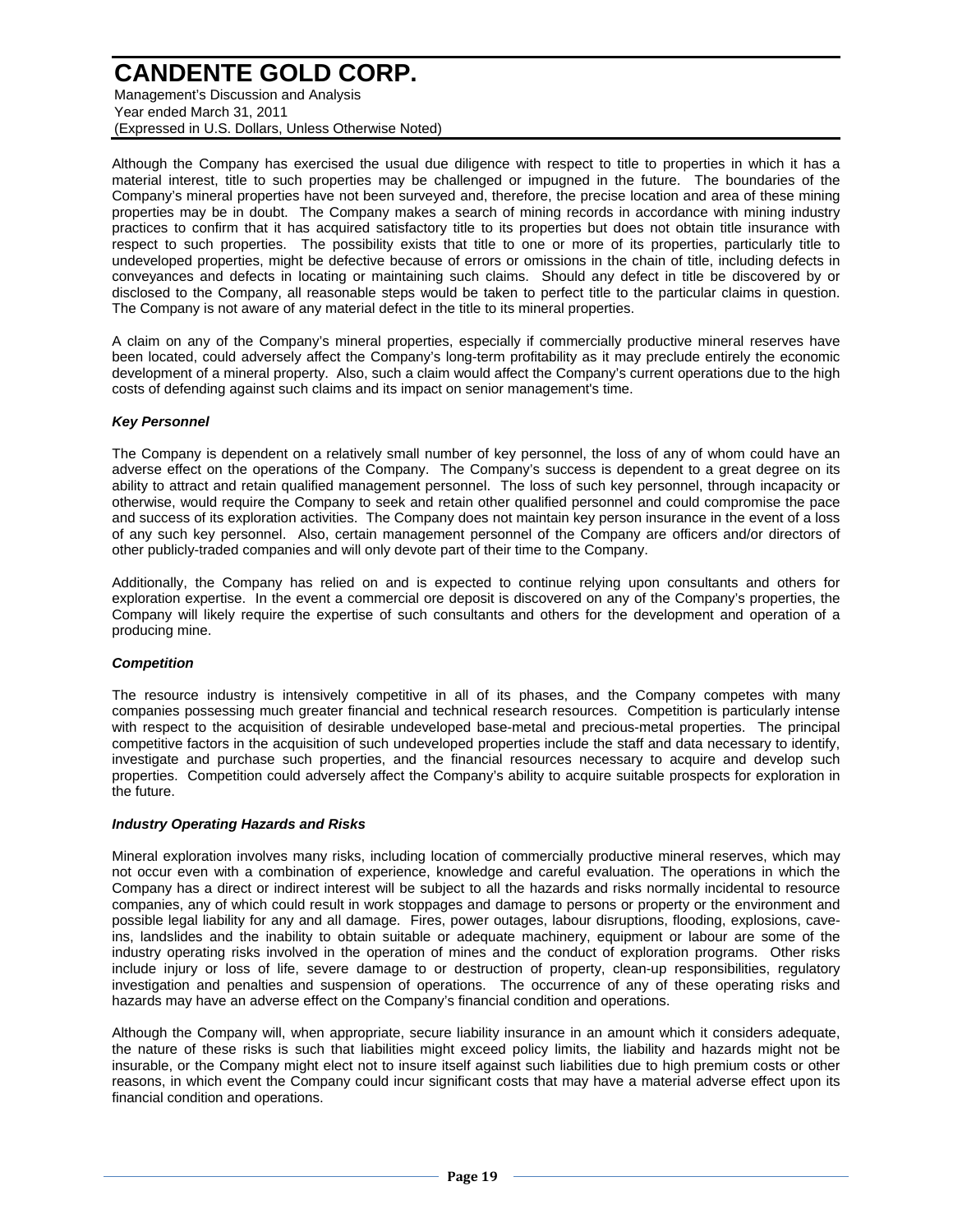Management's Discussion and Analysis Year ended March 31, 2011 (Expressed in U.S. Dollars, Unless Otherwise Noted)

#### *Government Regulations and Political Climate*

Mineral exploration on the Company's properties are affected to varying degrees by: (i) government regulations relating to such matters as environmental protection, health, safety and labour; (ii) mining law reform; (iii) tax laws (iv) restrictions on production, price controls, and tax increases; (v) maintenance of claims; (vi) tenure; and (vii) expropriation of property through nationalization, requisition or confiscation. Any mineral exploration activities conducted by the Company, including commencement of production, require permits from governmental authorities and such operations are and will be governed by laws and regulations governing prospecting, mining, production, exports, taxes, labour standards, occupation health, waste disposal, toxic substances, land use, environmental protection, mine safety and other matters.

Companies engaged in the operation of mines and related facilities generally experience increased costs, and delays in production and other schedules as a result of the need to comply with applicable laws, regulations and permits. All permits required for the conduct of mining operations, including the construction of mining facilities, may not be obtainable by the Company on reasonable terms which would have an adverse effect on any mining project the Company might undertake. Additionally, failure to comply with applicable laws, regulations and permitting requirements may result in enforcement actions thereunder, including orders issued by regulatory or judicial authorities causing operations to cease or be curtailed, and may include corrective measures requiring capital expenditures, installation of additional equipment, or remedial actions. Parties engaged in mining operations may be required to compensate those suffering loss or damage by reason of the mining activities and may have civil or criminal fines or penalties imposed for violations of applicable laws or regulations.

To the best of the Company's knowledge, the Company is and will be operating in compliance with all applicable regulations. However, amendments to current governmental laws and regulations affecting mining companies, or the more stringent application thereof, or shifts in political conditions or attitudes could adversely affect the Company's operations including the potential to curtail or cease exploration programs or to preclude entirely the economic viability of a mineral property. The extent of any future changes to governmental laws and regulations cannot be predicted or quantified, but it should be assumed that such laws and regulations will become more stringent in the future. Generally, new laws and regulations will result in increased compliance costs, including costs for obtaining permits, delays or fines resulting from loss of permits or failure to comply with the new requirements.

#### *Environmental Liability*

Although the Company is not aware of any claims for damages related to any impact that its operations have had on the environment, it may become subject to such claims in the future. An environmental claim could adversely affect the Company's business due to the high costs of defending against such claims and its impact on senior management's time.

The Company conducts exploration activities in Mexico and Peru. Such activities are subject to various laws, rules and regulations governing the protection of the environment. All phases of the Company's operations are subject to environmental regulation in the jurisdictions in which it operates. Environmental legislation is evolving in a manner which requires stricter standards and enforcement, increased fines and penalties for non-compliance, more stringent environmental assessments of proposed properties and a heightened degree of responsibility for companies and their officers, directors and employees.

Although the Company is committed to ensure compliance with all environmental regulations currently applicable, environmental hazards may exist on the Company's mineral properties, which hazards are not known to the Company at present, that have been caused by previous or existing owners or operators.

Also, environmental regulations may change in the future which could adversely affect the Company's operations including the potential to curtail or cease exploration programs or to preclude entirely the economic development of a mineral property. The extent of any future changes to environmental regulations cannot be predicted or quantified, but it should be assumed that such regulations will become more stringent in the future. Generally, new regulations will result in increased compliance costs, including costs for obtaining permits, delays or fines resulting from loss of permits or failure to comply with the new regulations.